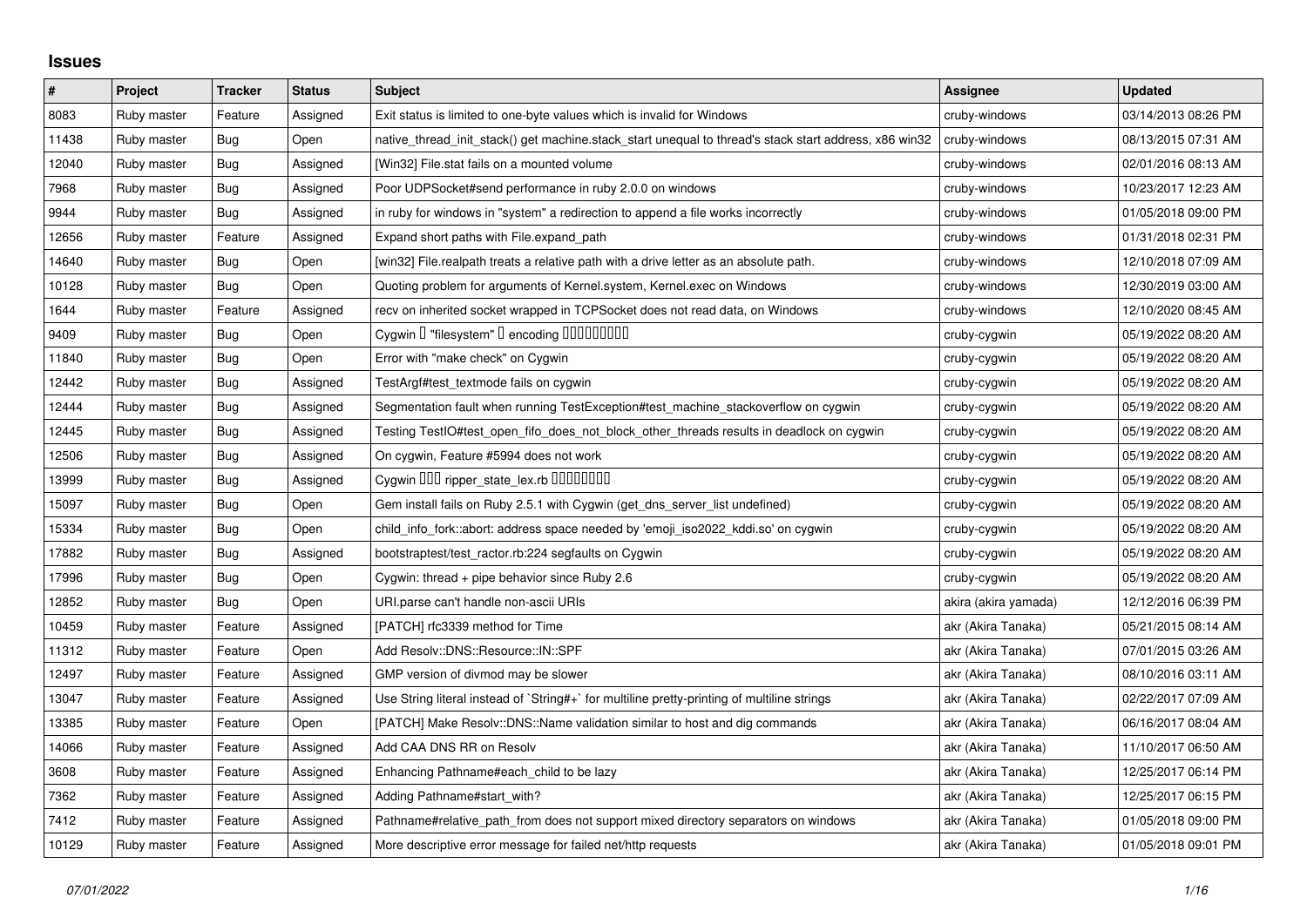| $\vert$ # | Project     | <b>Tracker</b> | <b>Status</b> | <b>Subject</b>                                                                                              | <b>Assignee</b>                     | <b>Updated</b>      |
|-----------|-------------|----------------|---------------|-------------------------------------------------------------------------------------------------------------|-------------------------------------|---------------------|
| 10580     | Ruby master | <b>Bug</b>     | Open          | TestProcess#test_deadlock_by_signal_at_forking fails on ARM                                                 | akr (Akira Tanaka)                  | 12/30/2019 03:00 AM |
| 16985     | Ruby master | Feature        | Open          | Improve `pp` for `Hash` and `String`                                                                        | akr (Akira Tanaka)                  | 06/26/2020 09:51 AM |
| 17154     | Ruby master | Misc           | Open          | Update Pathname Documentation to Clarify Expected Behavior                                                  | akr (Akira Tanaka)                  | 09/05/2020 01:18 PM |
| 10637     | Ruby master | Feature        | Assigned      | Puppet orchestration on vagrant fails with Error: Non-HTTP proxy URI                                        | akr (Akira Tanaka)                  | 09/23/2020 10:23 PM |
| 17173     | Ruby master | Feature        | Open          | open-uri I ciphers IIIIIII                                                                                  | akr (Akira Tanaka)                  | 09/25/2020 09:17 AM |
| 11322     | Ruby master | Feature        | Assigned      | OpenUri: RuntimeError: HTTP redirection loop                                                                | akr (Akira Tanaka)                  | 11/13/2020 03:52 AM |
| 14922     | Ruby master | Feature        | Assigned      | Resolv getaddresses ignores AAAA records for IPv6                                                           | akr (Akira Tanaka)                  | 11/13/2020 04:01 AM |
| 16937     | Ruby master | Feature        | Assigned      | Add DNS over HTTP to Resolv                                                                                 | akr (Akira Tanaka)                  | 12/10/2020 09:15 AM |
| 17569     | Ruby master | Misc           | Open          | uri` lib maintainership                                                                                     | akr (Akira Tanaka)                  | 01/23/2021 10:42 AM |
| 13513     | Ruby master | Bug            | Assigned      | Resolv::DNS::Message.decode hangs after detecting truncation in UDP messages                                | akr (Akira Tanaka)                  | 03/08/2021 11:35 PM |
| 17297     | Ruby master | Feature        | Assigned      | Feature: Introduce Pathname.mktmpdir                                                                        | akr (Akira Tanaka)                  | 08/30/2021 06:51 AM |
| 17296     | Ruby master | Feature        | Assigned      | Feature: Pathname#chmod use FileUtils.chmod instead of File                                                 | akr (Akira Tanaka)                  | 08/30/2021 06:51 AM |
| 17294     | Ruby master | Feature        | Assigned      | Feature: Allow method chaining with Pathname#mkpath Pathname#rmtree                                         | akr (Akira Tanaka)                  | 08/30/2021 06:52 AM |
| 17295     | Ruby master | Feature        | Assigned      | Feature: Create a directory and file with Pathname#touch                                                    | akr (Akira Tanaka)                  | 09/28/2021 01:20 AM |
| 18450     | Ruby master | Feature        | Assigned      | Force break in prettyprint                                                                                  | akr (Akira Tanaka)                  | 12/29/2021 02:02 PM |
| 17473     | Ruby master | Feature        | Open          | Make Pathname to embedded class of Ruby                                                                     | akr (Akira Tanaka)                  | 01/07/2022 09:25 AM |
| 18651     | Ruby master | Bug            | Open          | oob access in CP51932 -> CP50220 transcoder                                                                 | akr (Akira Tanaka)                  | 03/23/2022 01:17 PM |
| 18654     | Ruby master | Feature        | Open          | Enhancements to prettyprint                                                                                 | akr (Akira Tanaka)                  | 05/12/2022 01:44 PM |
| 8445      | Ruby master | <b>Bug</b>     | Assigned      | IO.open and IO#set_enconding does not support :fallback option                                              | akr (Akira Tanaka)                  | 06/14/2022 06:02 AM |
| 14917     | Ruby master | Misc           | Assigned      | Add RDoc documents to tar ball                                                                              | aycabta (aycabta .)                 | 07/21/2018 09:29 AM |
| 13604     | Ruby master | Feature        | Assigned      | Exposing alternative interface of readline                                                                  | aycabta (aycabta .)                 | 01/20/2020 05:34 AM |
| 15371     | Ruby master | Feature        | Assigned      | <b>IRB with ARGV</b>                                                                                        | aycabta (aycabta .)                 | 02/14/2020 11:35 AM |
| 18459     | Ruby master | Feature        | Assigned      | IRB autocomplete dropdown colour options                                                                    | aycabta (aycabta .)                 | 01/05/2022 02:15 AM |
| 9507      | Ruby master | Bug            | Open          | Ruby 2.1.0 is broken on ARMv5: tried to create Proc object without a block                                  | charliesome (Charlie<br>Somerville) | 01/05/2018 09:00 PM |
| 6351      | Ruby master | Bug            | Assigned      | transcode table generator does not support multi characters of Unicode                                      | duerst (Martin Dürst)               | 12/25/2017 06:15 PM |
| 7742      | Ruby master | Bug            | Open          | System encoding (Windows-1258) is not recognized by Ruby to convert back to UTF-8                           | duerst (Martin Dürst)               | 12/25/2017 06:15 PM |
| 17400     | Ruby master | <b>Bug</b>     | Open          | Incorrect character downcase for Greek Sigma                                                                | duerst (Martin Dürst)               | 12/17/2020 06:56 AM |
| 16842     | Ruby master | <b>Bug</b>     | Assigned      | inspect` prints the UTF-8 character U+0085 (NEXT LINE) verbatim even though it is not printable             | duerst (Martin Dürst)               | 02/26/2021 05:43 AM |
| 18337     | Ruby master | Bug            | Assigned      | Ruby allows zero-width characters in identifiers                                                            | duerst (Martin Dürst)               | 11/24/2021 09:13 AM |
| 13671     | Ruby master | <b>Bug</b>     | Assigned      | Regexp with lookbehind and case-insensitivity raises RegexpError only on strings with certain<br>characters | duerst (Martin Dürst)               | 11/30/2021 04:42 AM |
| 18601     | Ruby master | <b>Bug</b>     | Open          | Invalid byte sequences in Big5 encodings                                                                    | duerst (Martin Dürst)               | 02/23/2022 07:59 AM |
| 18639     | Ruby master | Feature        | Open          | Update Unicode data to Unicode Version 15.0.0                                                               | duerst (Martin Dürst)               | 03/22/2022 07:38 PM |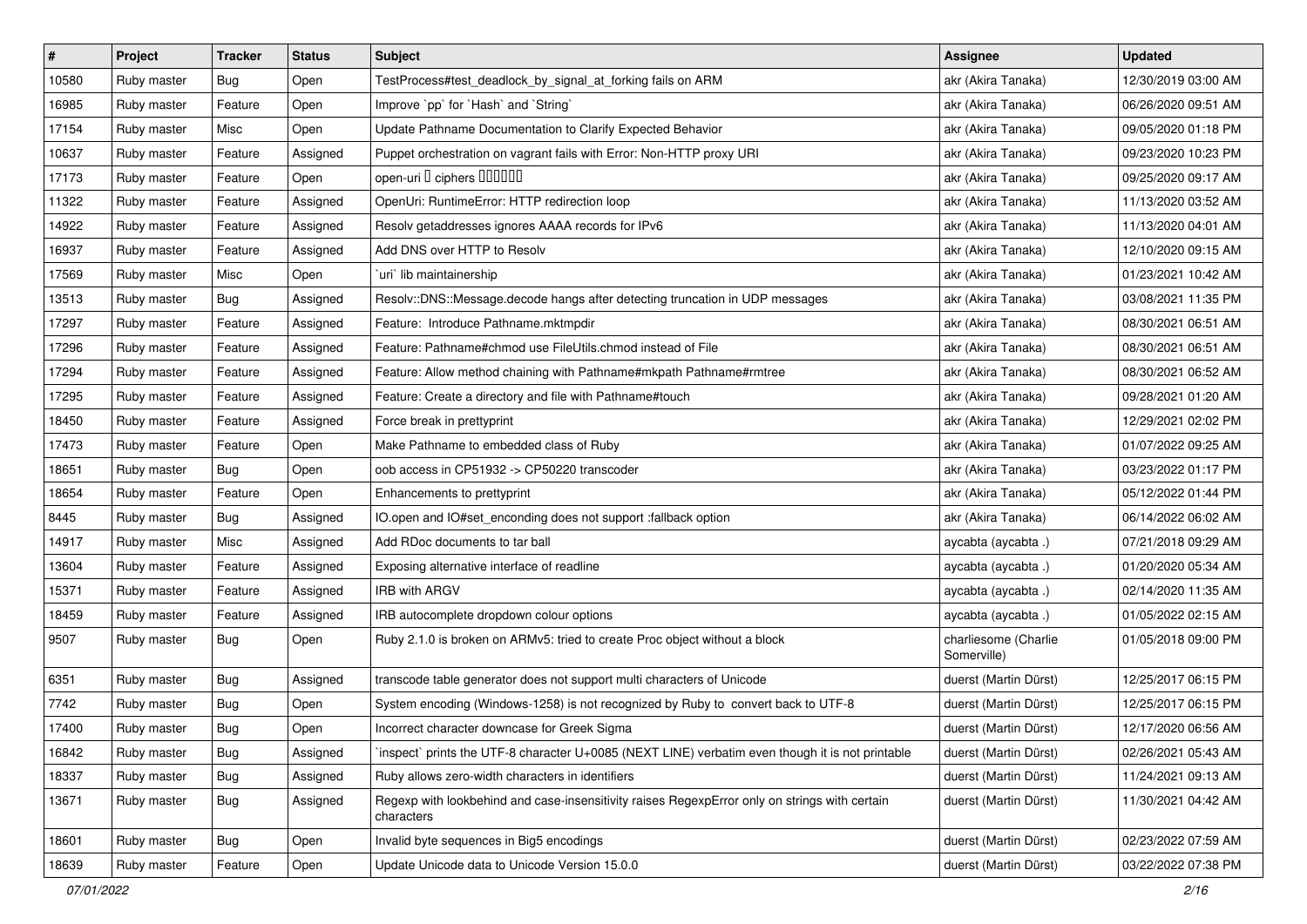| $\sharp$ | Project     | <b>Tracker</b> | <b>Status</b> | <b>Subject</b>                                                                                                                                                      | Assignee                          | <b>Updated</b>      |
|----------|-------------|----------------|---------------|---------------------------------------------------------------------------------------------------------------------------------------------------------------------|-----------------------------------|---------------------|
| 13696    | Ruby master | Feature        | Open          | Add exchange and noreplace options to File.rename                                                                                                                   | Glass_saga (Masaki<br>Matsushita) | 12/01/2017 04:34 PM |
| 2631     | Ruby master | Feature        | Assigned      | Allow IO#reopen to take a block                                                                                                                                     | Glass_saga (Masaki<br>Matsushita) | 05/24/2018 01:22 PM |
| 7148     | Ruby master | Feature        | Assigned      | Improved Tempfile w/o DelegateClass                                                                                                                                 | Glass_saga (Masaki<br>Matsushita) | 03/27/2019 09:51 AM |
| 15628    | Ruby master | Feature        | Assigned      | init_inetsock_internal should fallback to IPv4 if IPv6 is unreachable                                                                                               | Glass_saga (Masaki<br>Matsushita) | 09/25/2020 05:42 AM |
| 16476    | Ruby master | Feature        | Open          | Socket.getaddrinfo cannot be interrupted by Timeout.timeout                                                                                                         | Glass_saga (Masaki<br>Matsushita) | 06/16/2022 01:08 AM |
| 17525    | Ruby master | Feature        | Open          | Implement Happy Eyeballs Version 2 (RFC8305) in Socket.tcp                                                                                                          | Glass_saga (Masaki<br>Matsushita) | 06/16/2022 01:08 AM |
| 15408    | Ruby master | Feature        | Open          | Deprecate object id and id2ref                                                                                                                                      | headius (Charles Nutter)          | 03/19/2019 04:02 PM |
| 13508    | Ruby master | Feature        | Assigned      | How remove/refactor code related mathn library.                                                                                                                     | hsbt (Hiroshi SHIBATA)            | 12/25/2017 06:15 PM |
| 14679    | Ruby master | Bug            | Assigned      | StdLib gems should properly specify their dependencies                                                                                                              | hsbt (Hiroshi SHIBATA)            | 04/11/2018 01:14 PM |
| 5617     | Ruby master | Feature        | Assigned      | Allow install RubyGems into dediceted directory                                                                                                                     | hsbt (Hiroshi SHIBATA)            | 05/16/2018 09:15 AM |
| 12639    | Ruby master | Feature        | Assigned      | Speed up require in RubyGems by 5x                                                                                                                                  | hsbt (Hiroshi SHIBATA)            | 07/26/2018 02:12 AM |
| 9366     | Ruby master | Bug            | Assigned      | "make-j32 check TESTS=-j32" occasionally fails on rubygems/specification                                                                                            | hsbt (Hiroshi SHIBATA)            | 07/26/2018 02:13 AM |
| 13534    | Ruby master | Feature        | Assigned      | Checking installation results of default gems                                                                                                                       | hsbt (Hiroshi SHIBATA)            | 07/26/2018 02:16 AM |
| 15487    | Ruby master | Misc           | Assigned      | Clarify default gems maintanance policy                                                                                                                             | hsbt (Hiroshi SHIBATA)            | 12/30/2018 08:42 PM |
| 15550    | Ruby master | Bug            | Assigned      | Windows - gem bin files - can't run from bash shell                                                                                                                 | hsbt (Hiroshi SHIBATA)            | 03/20/2019 01:05 AM |
| 6590     | Ruby master | Feature        | Assigned      | Dealing with bigdecimal, etc gems in JRuby                                                                                                                          | hsbt (Hiroshi SHIBATA)            | 05/15/2019 08:33 PM |
| 10919    | Ruby master | Bug            | Assigned      | [gem install] installs multipe platforms                                                                                                                            | hsbt (Hiroshi SHIBATA)            | 07/30/2019 07:44 AM |
| 16012    | Ruby master | Feature        | Assigned      | Add a (small) test-install suite?                                                                                                                                   | hsbt (Hiroshi SHIBATA)            | 07/30/2019 08:13 AM |
| 16963    | Ruby master | Feature        | Assigned      | Remove English.rb from Ruby 2.8/3.0                                                                                                                                 | hsbt (Hiroshi SHIBATA)            | 06/19/2020 09:48 AM |
| 14737    | Ruby master | Feature        | Assigned      | Split default gems into separate directory structure                                                                                                                | hsbt (Hiroshi SHIBATA)            | 09/02/2020 06:00 PM |
| 16951    | Ruby master | <b>Bug</b>     | Assigned      | Consistently referer dependencies                                                                                                                                   | hsbt (Hiroshi SHIBATA)            | 06/17/2021 06:15 AM |
| 18068    | Ruby master | Misc           | Open          | Silence LoadError only if it is for rubygems itself                                                                                                                 | hsbt (Hiroshi SHIBATA)            | 08/08/2021 02:21 PM |
| 18355    | Ruby master | Bug            | Assigned      | require("pathname") within rack application chnages behaviors of Pathname methods, such as<br>absolute?(), when there are two versions of 'pathname' gem installed. | hsbt (Hiroshi SHIBATA)            | 11/30/2021 08:01 AM |
| 18381    | Ruby master | <b>Bug</b>     | Assigned      | Default vs Bundled gems                                                                                                                                             | hsbt (Hiroshi SHIBATA)            | 12/15/2021 11:09 AM |
| 18169    | Ruby master | Bug            | Assigned      | Local copies of gemified libraries are being released out of sync with their gems                                                                                   | hsbt (Hiroshi SHIBATA)            | 02/25/2022 05:40 PM |
| 18614    | Ruby master | <b>Bug</b>     | Open          | Error (busy loop) in<br>TestGemCommandsSetupCommand#test_destdir_flag_does_not_try_to_write_to_the_default_gem_<br>home                                             | hsbt (Hiroshi SHIBATA)            | 03/17/2022 01:03 AM |
| 18571    | Ruby master | Feature        | Assigned      | Removed the bundled sources from release package after Ruby 3.2                                                                                                     | hsbt (Hiroshi SHIBATA)            | 03/28/2022 06:23 AM |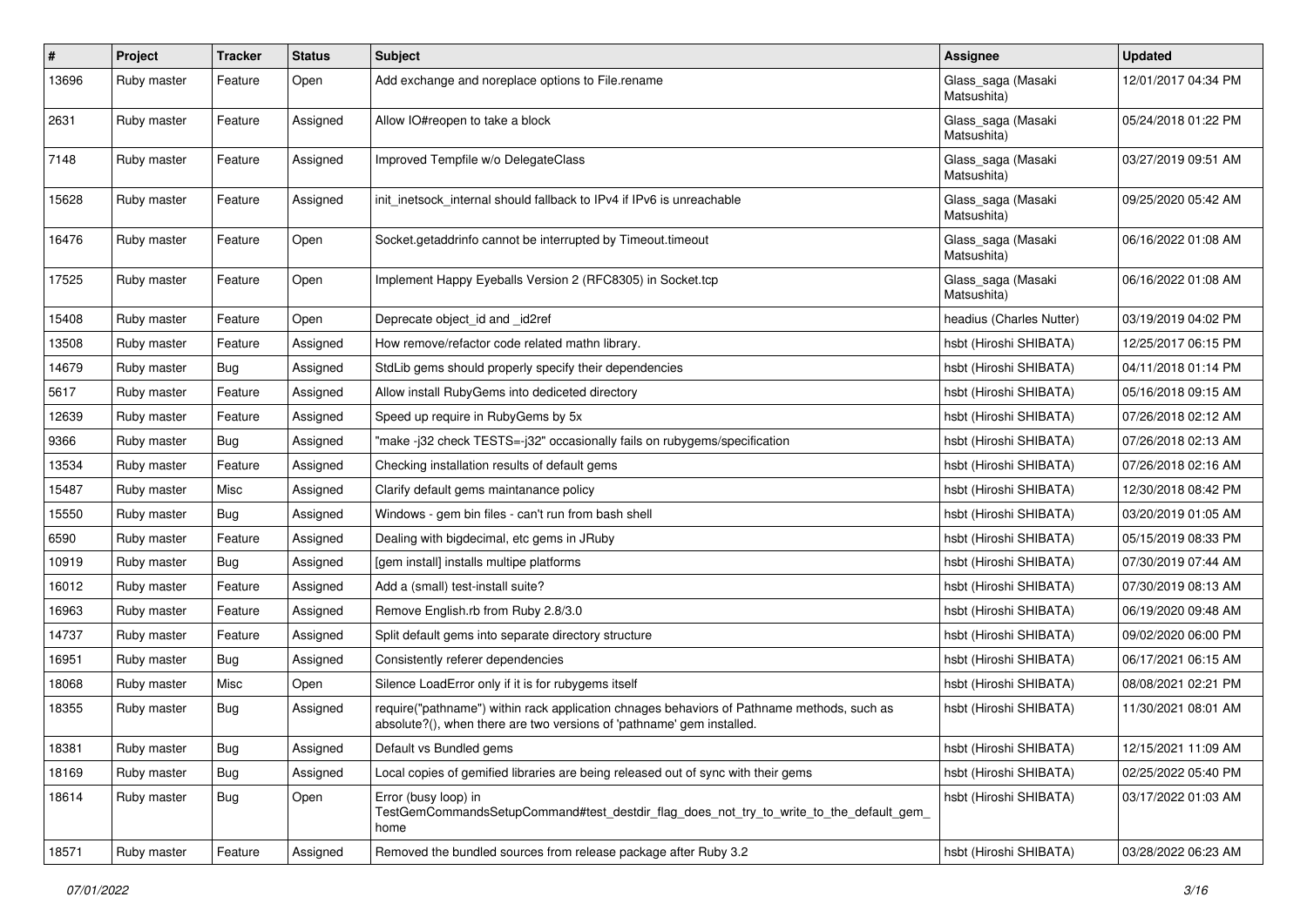| #     | Project     | Tracker    | <b>Status</b> | <b>Subject</b>                                                                     | Assignee                    | <b>Updated</b>      |
|-------|-------------|------------|---------------|------------------------------------------------------------------------------------|-----------------------------|---------------------|
| 18666 | Ruby master | <b>Bug</b> | Open          | No rule to make target 'yaml/yaml.h', needed by 'api.o'                            | hsbt (Hiroshi SHIBATA)      | 03/29/2022 11:17 AM |
| 18567 | Ruby master | Bug        | Open          | Depending on default gems in stdlib gems when not needed considered harmful        | hsbt (Hiroshi SHIBATA)      | 04/21/2022 04:45 PM |
| 18790 | Ruby master | <b>Bug</b> | Assigned      | cannot load such file -- digest (LoadError)                                        | hsbt (Hiroshi SHIBATA)      | 06/06/2022 12:41 AM |
| 595   | Ruby master | Bug        | Assigned      | Fiber ignores ensure clause                                                        | ioquatix (Samuel Williams)  | 12/29/2019 10:37 AM |
| 13383 | Ruby master | Feature    | Open          | [PATCH] Module#source_location                                                     | ioquatix (Samuel Williams)  | 01/09/2020 05:16 AM |
| 17664 | Ruby master | <b>Bug</b> | Assigned      | Behavior of sockets changed in Ruby 3.0 to non-blocking                            | ioquatix (Samuel Williams)  | 07/12/2021 10:28 AM |
| 18036 | Ruby master | <b>Bug</b> | Open          | Pthread fibers become invalid on fork - different from normal fibers.              | ioquatix (Samuel Williams)  | 08/19/2021 07:05 AM |
| 18227 | Ruby master | Feature    | Open          | Static class initialization.                                                       | ioquatix (Samuel Williams)  | 09/29/2021 09:21 PM |
| 18810 | Ruby master | <b>Bug</b> | Open          | Make `Kernel#p` interruptable.                                                     | ioquatix (Samuel Williams)  | 05/30/2022 12:44 AM |
| 18818 | Ruby master | Bug        | Open          | SEGV (Fiber scheduler?)                                                            | ioquatix (Samuel Williams)  | 06/06/2022 06:31 PM |
| 18002 | Ruby master | <b>Bug</b> | Open          | s390x: Tests failing without LC_ALL env                                            | jaruga (Jun Aruga)          | 07/12/2021 04:30 PM |
| 16492 | Ruby master | <b>Bug</b> | Open          | TestBugReporter#test_bug_reporter_add test failures                                | jaruga (Jun Aruga)          | 08/24/2021 01:12 PM |
| 17720 | Ruby master | Misc       | Assigned      | Cirrus CI to check non-x86_64 architecture cases by own machines                   | jaruga (Jun Aruga)          | 09/26/2021 10:24 AM |
| 16188 | Ruby master | Misc       | Open          | What are the performance implications of the new keyword arguments in 2.7 and 3.0? | jeremyevans0 (Jeremy Evans) | 11/27/2019 04:45 PM |
| 16694 | Ruby master | <b>Bug</b> | Assigned      | JIT vs hardened GCC with PCH                                                       | k0kubun (Takashi Kokubun)   | 02/02/2021 07:38 AM |
| 18058 | Ruby master | Bug        | Open          | 3.1.0-dev with MJIT enabled Zlib::BufError during `gem install`                    | k0kubun (Takashi Kokubun)   | 08/02/2021 08:31 PM |
| 18142 | Ruby master | <b>Bug</b> | Assigned      | Segmentation fault with Ruby 3.0.2                                                 | k0kubun (Takashi Kokubun)   | 09/02/2021 07:43 AM |
| 18277 | Ruby master | Bug        | Open          | buffer error (Zlib::BufError) in Zlib::Deflate#deflate when using MJIT             | k0kubun (Takashi Kokubun)   | 01/05/2022 03:04 PM |
| 17995 | Ruby master | <b>Bug</b> | Open          | Slow down when mjit and Ractor are being used at same time                         | k0kubun (Takashi Kokubun)   | 06/11/2022 04:02 AM |
| 18808 | Ruby master | Bug        | Assigned      | Cannot compile ruby 3.1.2 on powerpc64le-linux without disabling the jit features  | k0kubun (Takashi Kokubun)   | 06/20/2022 10:40 AM |
| 16185 | Ruby master | Bug        | Open          | basictest failure on AIX 6.1 for 64bit build                                       | kanemoto (Yutaka Kanemoto)  | 10/15/2019 12:05 AM |
| 18761 | Ruby master | Misc       | Open          | provide an example wasm project                                                    | katei (Yuta Saito)          | 05/23/2022 11:01 AM |
| 11710 | Ruby master | Feature    | Open          | [PATCH] Replace Set#merge with Set#merge! and make Set#merge non-mutating.         | knu (Akinori MUSHA)         | 11/18/2015 07:28 PM |
| 13610 | Ruby master | Feature    | Assigned      | IPAddr doesn't provide helpful methods to get the subnet or IP address             | knu (Akinori MUSHA)         | 10/20/2017 01:13 AM |
| 3953  | Ruby master | Feature    | Assigned      | TCPSocket / UDPSocket do not accept IPAddr objects.                                | knu (Akinori MUSHA)         | 12/25/2017 06:14 PM |
| 8047  | Ruby master | Feature    | Assigned      | IPAddr makes host address with netmask                                             | knu (Akinori MUSHA)         | 01/05/2018 09:00 PM |
| 11527 | Ruby master | Feature    | Assigned      | IPAddr#mask_addr isn't a method                                                    | knu (Akinori MUSHA)         | 11/07/2018 04:12 PM |
| 15240 | Ruby master | Feature    | Open          | Set operations check for is_a?(Set), rather than allowing duck typing              | knu (Akinori MUSHA)         | 08/27/2019 08:12 PM |
| 11531 | Ruby master | Bug        | Assigned      | IPAddr#== implements wrong logic                                                   | knu (Akinori MUSHA)         | 12/29/2019 12:50 PM |
| 15281 | Ruby master | Feature    | Assigned      | Speed up Set#intersect with size check.                                            | knu (Akinori MUSHA)         | 08/11/2020 02:43 AM |
| 17210 | Ruby master | Feature    | Open          | More readable and useful `Set#inspect`                                             | knu (Akinori MUSHA)         | 05/19/2021 10:12 PM |
| 16989 | Ruby master | Feature    | Open          | Sets: need $\Psi$                                                                  | knu (Akinori MUSHA)         | 02/18/2022 02:57 AM |
| 9755  | Ruby master | Feature    | Assigned      | Thread::Backtrace::Location#defined_class                                          | ko1 (Koichi Sasada)         | 04/18/2014 09:22 AM |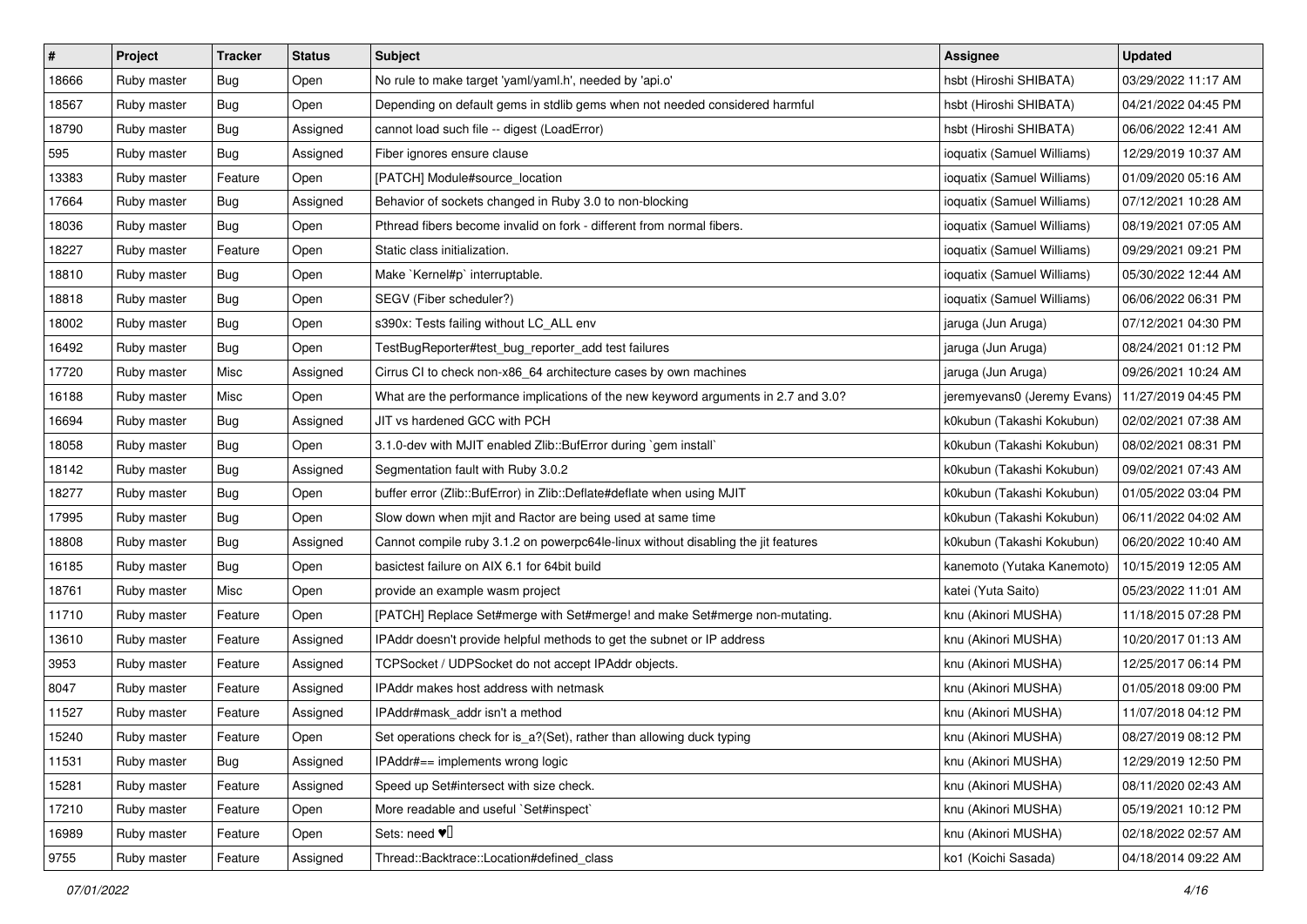| $\vert$ # | Project     | <b>Tracker</b> | <b>Status</b> | <b>Subject</b>                                                                  | <b>Assignee</b>     | <b>Updated</b>      |
|-----------|-------------|----------------|---------------|---------------------------------------------------------------------------------|---------------------|---------------------|
| 10009     | Ruby master | Bug            | Open          | IO operation is 10x slower in multi-thread environment                          | ko1 (Koichi Sasada) | 05/21/2015 07:19 AM |
| 10932     | Ruby master | Feature        | Open          | Enabling allocation tracing as early as possible                                | ko1 (Koichi Sasada) | 06/13/2015 07:54 AM |
| 8960      | Ruby master | Feature        | Assigned      | Add Exception#backtrace_locations                                               | ko1 (Koichi Sasada) | 11/25/2016 02:15 PM |
| 13388     | Ruby master | Feature        | Assigned      | gc.c: Add GC.get_parameters and .set_parameters                                 | ko1 (Koichi Sasada) | 03/30/2017 10:52 AM |
| 13252     | Ruby master | Feature        | Assigned      | C API for creating strings without copying                                      | ko1 (Koichi Sasada) | 04/17/2017 07:22 AM |
| 13512     | Ruby master | Feature        | Open          | <b>System Threads</b>                                                           | ko1 (Koichi Sasada) | 07/14/2017 07:08 AM |
| 3731      | Ruby master | Feature        | Assigned      | Easier Embedding API for Ruby                                                   | ko1 (Koichi Sasada) | 12/25/2017 06:14 PM |
| 4040      | Ruby master | Bug            | Assigned      | SystemStackError with Hash[*a] for Large _a_                                    | ko1 (Koichi Sasada) | 12/25/2017 06:14 PM |
| 6694      | Ruby master | Feature        | Assigned      | Thread.new without block.                                                       | ko1 (Koichi Sasada) | 12/25/2017 06:15 PM |
| 6695      | Ruby master | Feature        | Assigned      | Configuration for Thread/Fiber creation                                         | ko1 (Koichi Sasada) | 12/25/2017 06:15 PM |
| 8576      | Ruby master | Feature        | Assigned      | Add optimized method type for constant value methods                            | ko1 (Koichi Sasada) | 12/25/2017 06:15 PM |
| 2294      | Ruby master | Feature        | Assigned      | [PATCH] ruby_bind_stack() to embed Ruby in coroutine                            | ko1 (Koichi Sasada) | 01/05/2018 09:00 PM |
| 7976      | Ruby master | Bug            | Assigned      | TracePoint call is at call point, not call site                                 | ko1 (Koichi Sasada) | 01/05/2018 09:00 PM |
| 10423     | Ruby master | Feature        | Open          | [PATCH] opt_str_lit*: avoid literal string allocations                          | ko1 (Koichi Sasada) | 01/05/2018 09:01 PM |
| 14727     | Ruby master | Bug            | Assigned      | TestQueue#test_queue_with_trap always timeout on Windows10                      | ko1 (Koichi Sasada) | 05/01/2018 02:59 AM |
| 14859     | Ruby master | Feature        | Open          | [PATCH] implement Timeout in VM                                                 | ko1 (Koichi Sasada) | 07/22/2018 07:42 AM |
| 15263     | Ruby master | Bug            | Open          | [PATCH] vm_trace.c (postponed_job_register): only hit main thread               | ko1 (Koichi Sasada) | 10/27/2018 11:35 PM |
| 15315     | Ruby master | Bug            | Open          | ec_switch can still lose interrupts                                             | ko1 (Koichi Sasada) | 11/20/2018 09:32 AM |
| 14813     | Ruby master | Feature        | Open          | [PATCH] gc.c: make gc_enter+gc_exit pairs dtrace probes, too                    | ko1 (Koichi Sasada) | 12/17/2018 07:42 AM |
| 13821     | Ruby master | Feature        | Assigned      | Allow fibers to be resumed across threads                                       | ko1 (Koichi Sasada) | 02/15/2019 10:09 AM |
| 11174     | Ruby master | Bug            | Open          | threads memory leak                                                             | ko1 (Koichi Sasada) | 06/17/2019 03:17 PM |
| 15854     | Ruby master | Feature        | Open          | Tracing instance variable assignment                                            | ko1 (Koichi Sasada) | 07/29/2019 07:13 AM |
| 15878     | Ruby master | Feature        | Assigned      | Make exit faster by not running GC                                              | ko1 (Koichi Sasada) | 07/29/2019 07:48 AM |
| 15802     | Ruby master | Misc           | Open          | Reduce the minimum string buffer size from 127 to 63 bytes                      | ko1 (Koichi Sasada) | 07/30/2019 04:04 AM |
| 8444      | Ruby master | Bug            | Open          | Regexp vars \$~ and friends are not thread local                                | ko1 (Koichi Sasada) | 07/30/2019 07:38 AM |
| 16027     | Ruby master | Feature        | Assigned      | Update Ruby's dtrace / USDT API to match what is exposed via the TracePoint API | ko1 (Koichi Sasada) | 08/03/2019 02:41 AM |
| 15939     | Ruby master | Feature        | Assigned      | Dump symbols reference to their fstr in ObjectSpace.dump()                      | ko1 (Koichi Sasada) | 08/08/2019 09:38 PM |
| 15778     | Ruby master | Feature        | Open          | Expose an API to pry-open the stack frames in Ruby                              | ko1 (Koichi Sasada) | 08/29/2019 06:24 AM |
| 16124     | Ruby master | Misc           | Assigned      | Let the transient heap belong to objspace                                       | ko1 (Koichi Sasada) | 11/18/2019 08:48 AM |
| 16819     | Ruby master | Bug            | Assigned      | Line reporting off by one when reporting line of a hash?                        | ko1 (Koichi Sasada) | 06/16/2020 05:57 PM |
| 11808     | Ruby master | Bug            | Open          | Different behavior between Enumerable#grep and Array#grep                       | ko1 (Koichi Sasada) | 10/26/2020 04:36 AM |
| 17359     | Ruby master | Bug            | Open          | Ractor copy mode is not Ractor-safe                                             | ko1 (Koichi Sasada) | 12/02/2020 05:42 PM |
| 14492     | Ruby master | Feature        | Open          | iseq loading + caching should be in core                                        | ko1 (Koichi Sasada) | 12/10/2020 08:53 AM |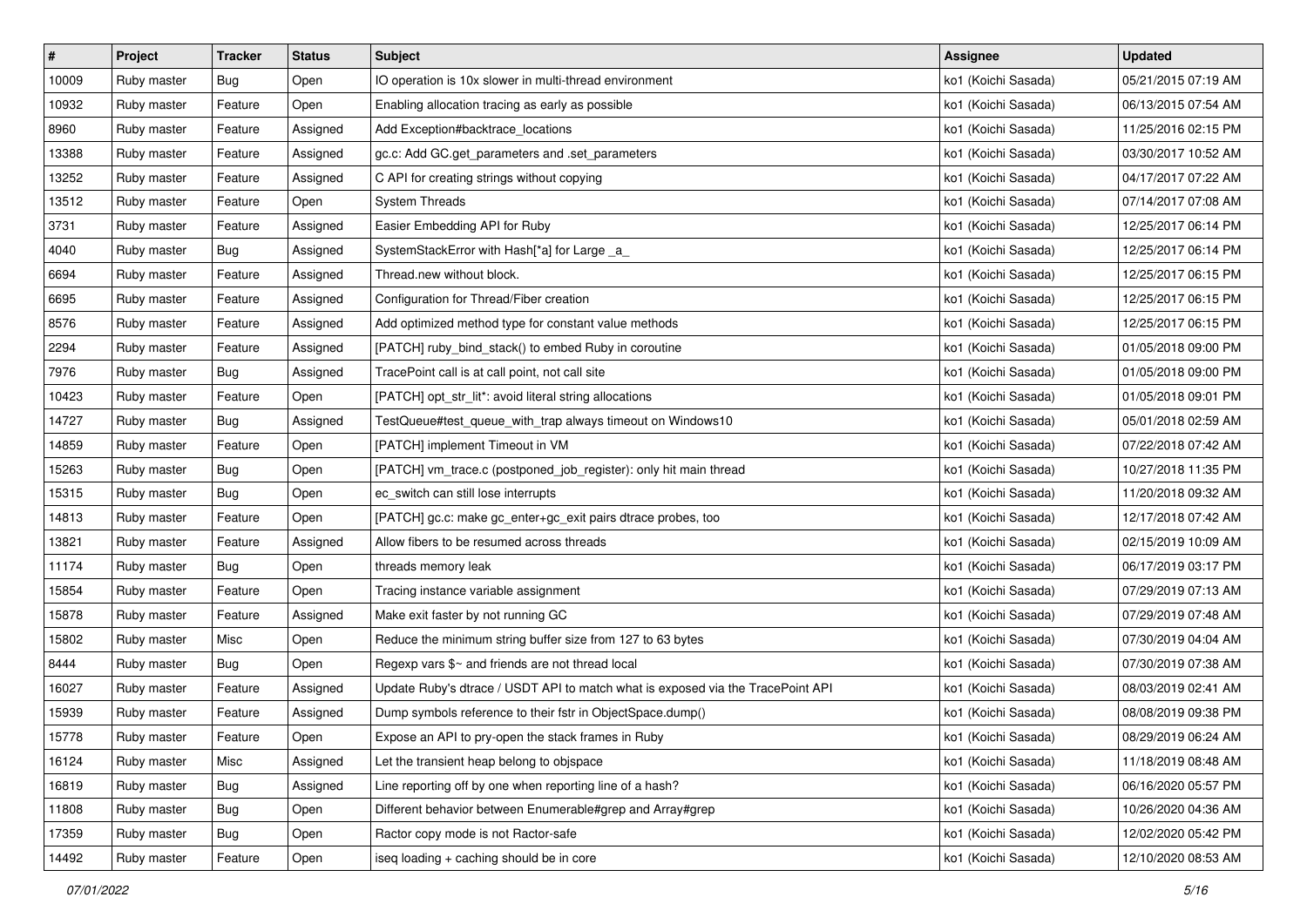| $\vert$ # | Project     | <b>Tracker</b> | <b>Status</b> | <b>Subject</b>                                                                                                                    | Assignee            | <b>Updated</b>      |
|-----------|-------------|----------------|---------------|-----------------------------------------------------------------------------------------------------------------------------------|---------------------|---------------------|
| 10238     | Ruby master | Feature        | Open          | todo: remove dependency on malloc_usable_size                                                                                     | ko1 (Koichi Sasada) | 12/10/2020 09:20 AM |
| 17404     | Ruby master | Feature        | Open          | Ractor `move:` API to allow shareability check                                                                                    | ko1 (Koichi Sasada) | 12/18/2020 09:17 PM |
| 17414     | Ruby master | Feature        | Open          | Ractor should allow access to shareable attributes for Modules/Classes                                                            | ko1 (Koichi Sasada) | 12/21/2020 03:56 PM |
| 17393     | Ruby master | Feature        | Open          | `Ractor::Moved#inspect`                                                                                                           | ko1 (Koichi Sasada) | 12/21/2020 05:47 PM |
| 15499     | Ruby master | Bug            | Assigned      | Breaking behavior on ruby 2.6: rb_thread_call_without_gvl doesn't invoke unblock_function when<br>used on the main thread         | ko1 (Koichi Sasada) | 01/05/2021 02:24 AM |
| 17513     | Ruby master | Bug            | Open          | Methods of shareable objects and UnboundMethods should be shareable                                                               | ko1 (Koichi Sasada) | 01/06/2021 08:53 PM |
| 17420     | Ruby master | Bug            | Open          | Unsafe mutation of \$" when doing non-RubyGems require in Ractor                                                                  | ko1 (Koichi Sasada) | 01/07/2021 01:23 PM |
| 17531     | Ruby master | <b>Bug</b>     | Open          | `did_you_mean` not Ractor friendly                                                                                                | ko1 (Koichi Sasada) | 01/29/2021 08:48 AM |
| 17543     | Ruby master | <b>Bug</b>     | Open          | Ractor isolation broken by `self` in shareable proc                                                                               | ko1 (Koichi Sasada) | 01/29/2021 03:06 PM |
| 17593     | Ruby master | Feature        | Assigned      | load_iseq_eval should override the ISeq path                                                                                      | ko1 (Koichi Sasada) | 02/16/2021 08:27 AM |
| 17667     | Ruby master | Bug            | Open          | Module#name needs synchronization                                                                                                 | ko1 (Koichi Sasada) | 03/02/2021 07:31 AM |
| 17678     | Ruby master | Bug            | Assigned      | Ractors do not restart after fork                                                                                                 | ko1 (Koichi Sasada) | 03/09/2021 12:42 AM |
| 17677     | Ruby master | Bug            | Assigned      | Ractor crashes fork when blocking                                                                                                 | ko1 (Koichi Sasada) | 03/09/2021 12:42 AM |
| 17676     | Ruby master | Bug            | Assigned      | Accessing ENV from Ractor raises IsolationError                                                                                   | ko1 (Koichi Sasada) | 03/09/2021 02:37 AM |
| 17884     | Ruby master | Feature        | Open          | locindex for profiling tools                                                                                                      | ko1 (Koichi Sasada) | 05/24/2021 04:17 PM |
| 17617     | Ruby master | Bug            | Open          | When a Ractor's incoming port is closed, Ractor.receive_if does not raise Ractor::ClosedError, but<br>instead blocks indefinitely | ko1 (Koichi Sasada) | 09/14/2021 01:40 AM |
| 17624     | Ruby master | Bug            | Open          | Ractor.receive is not thread-safe                                                                                                 | ko1 (Koichi Sasada) | 09/14/2021 01:40 AM |
| 18119     | Ruby master | Bug            | Open          | Ractor crashes when instantiating classes                                                                                         | ko1 (Koichi Sasada) | 09/14/2021 01:42 AM |
| 18258     | Ruby master | Bug            | Open          | Ractor.shareable? can be slow and mutates internal object flags.                                                                  | ko1 (Koichi Sasada) | 10/21/2021 08:58 AM |
| 16776     | Ruby master | Bug            | Assigned      | Regression in coverage library                                                                                                    | ko1 (Koichi Sasada) | 11/24/2021 07:26 AM |
| 17516     | Ruby master | Bug            | Assigned      | forking in a ractor causes Ruby to crash                                                                                          | ko1 (Koichi Sasada) | 11/30/2021 05:26 AM |
| 14090     | Ruby master | Bug            | Assigned      | TestGc#test_interrupt_in_finalizer` fails very rarely                                                                             | ko1 (Koichi Sasada) | 12/02/2021 07:24 PM |
| 17502     | Ruby master | Misc           | Open          | C vs Ruby                                                                                                                         | ko1 (Koichi Sasada) | 12/02/2021 07:53 PM |
| 17998     | Ruby master | Bug            | Assigned      | ractor: process hanging (with ractors initialized, but not being used)                                                            | ko1 (Koichi Sasada) | 12/02/2021 08:17 PM |
| 18275     | Ruby master | Feature        | Open          | Add an option to define_method to not capture the surrounding environment                                                         | ko1 (Koichi Sasada) | 12/03/2021 02:34 PM |
| 18024     | Ruby master | Bug            | Assigned      | Ractor crashes when connections are closed in multiple Ractors                                                                    | ko1 (Koichi Sasada) | 12/14/2021 04:41 PM |
| 17826     | Ruby master | Bug            | Assigned      | Ractor#take hangs if used in multiple Threads                                                                                     | ko1 (Koichi Sasada) | 12/15/2021 01:30 PM |
| 8263      | Ruby master | Feature        | Assigned      | Support discovering yield state of individual Fibers                                                                              | ko1 (Koichi Sasada) | 12/23/2021 11:40 PM |
| 12020     | Ruby master | Feature        | Assigned      | Documenting Ruby memory model                                                                                                     | ko1 (Koichi Sasada) | 12/23/2021 11:40 PM |
| 14394     | Ruby master | Feature        | Open          | Class.descendants                                                                                                                 | ko1 (Koichi Sasada) | 01/20/2022 10:46 PM |
| 18572     | Ruby master | Bug            | Assigned      | Performance regression when invoking refined methods                                                                              | ko1 (Koichi Sasada) | 02/10/2022 12:48 AM |
| 17196     | Ruby master | <b>Bug</b>     | Assigned      | Segmentation Fault with Socket#close in Ractors                                                                                   | ko1 (Koichi Sasada) | 03/20/2022 01:52 PM |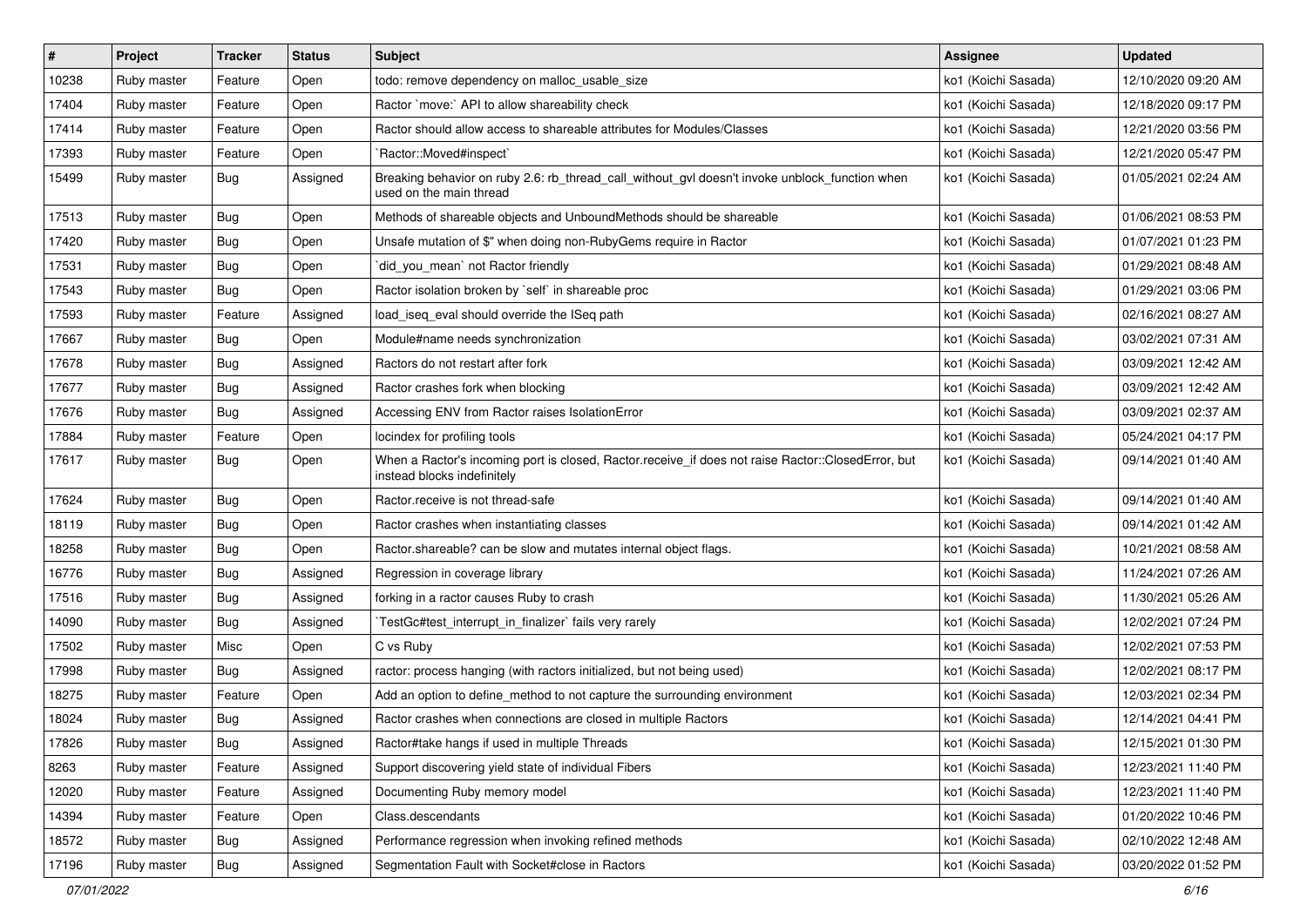| $\vert$ # | Project     | <b>Tracker</b> | <b>Status</b> | <b>Subject</b>                                                                                  | <b>Assignee</b>                     | <b>Updated</b>      |
|-----------|-------------|----------------|---------------|-------------------------------------------------------------------------------------------------|-------------------------------------|---------------------|
| 18553     | Ruby master | Bug            | Open          | Memory leak on compiling method call with kwargs                                                | ko1 (Koichi Sasada)                 | 03/23/2022 09:34 PM |
| 17363     | Ruby master | Feature        | Assigned      | Timeouts                                                                                        | ko1 (Koichi Sasada)                 | 05/14/2022 09:06 AM |
| 18464     | Ruby master | Bug            | Assigned      | RUBY_INTERNAL_EVENT_NEWOBJ tracepoint causes an interpreter crash when combined with<br>Ractors | ko1 (Koichi Sasada)                 | 06/08/2022 08:25 AM |
| 14607     | Ruby master | Bug            | Assigned      | Fix use of the rb_profile_frames start parameter                                                | ko1 (Koichi Sasada)                 | 06/09/2022 06:12 AM |
| 18886     | Ruby master | Bug            | Open          | Struct aref and aset don't trigger any tracepoints.                                             | ko1 (Koichi Sasada)                 | 06/29/2022 06:05 AM |
| 17679     | Ruby master | Bug            | Assigned      | Ractor incoming channel can consume unlimited resources                                         | ko1 (Koichi Sasada)                 | 06/30/2022 10:49 AM |
| 11269     | Ruby master | <b>Bug</b>     | Assigned      | ruby_init_setproctitle() should be called before require_libraries()                            | kosaki (Motohiro KOSAKI)            | 06/17/2015 03:01 AM |
| 4464      | Ruby master | Feature        | Assigned      | [PATCH] add Fcntl::Flock object for easier use of POSIX file locks                              | kosaki (Motohiro KOSAKI)            | 12/25/2017 06:14 PM |
| 7086      | Ruby master | Feature        | Assigned      | Condition Variable#wait has meaningless return value                                            | kosaki (Motohiro KOSAKI)            | 12/25/2017 06:15 PM |
| 13697     | Ruby master | Feature        | Open          | [PATCH]: futex based thread primitives                                                          | kosaki (Motohiro KOSAKI)            | 01/28/2018 11:41 PM |
| 17478     | Ruby master | Bug            | Assigned      | Ruby3.0 is slower than Ruby2.7.2 when parsing a large CSV file                                  | kou (Kouhei Sutou)                  | 11/24/2021 05:12 AM |
| 18034     | Ruby master | Bug            | Assigned      | Segmentation fault fiddle with `--enable-bundled-libffi` and macOS                              | kou (Kouhei Sutou)                  | 11/30/2021 07:39 AM |
| 7859      | Ruby master | Bug            | Assigned      | Readline: Incorrect arrow key behavior in vi_editing_mode insert mode with Readline 6.2         | kouji (Kouji Takao)                 | 12/25/2017 06:15 PM |
| 8782      | Ruby master | Bug            | Assigned      | Don't set rl_getc_function on editline                                                          | kouji (Kouji Takao)                 | 01/05/2018 09:00 PM |
| 15918     | Ruby master | Feature        | Open          | Pattern matching for Set                                                                        | ktsj (Kazuki Tsujimoto)             | 07/29/2019 08:12 AM |
| 15881     | Ruby master | Feature        | Open          | Optimize deconstruct in pattern matching                                                        | ktsj (Kazuki Tsujimoto)             | 12/25/2019 04:28 AM |
| 17355     | Ruby master | Feature        | Assigned      | Using same set of names in or-patterns (pattern matching with $Foo(x)   Bar(x)$ )               | ktsj (Kazuki Tsujimoto)             | 09/13/2021 09:11 AM |
| 18408     | Ruby master | Feature        | Assigned      | Allow pattern match to set instance variables                                                   | ktsj (Kazuki Tsujimoto)             | 01/26/2022 07:07 PM |
| 18773     | Ruby master | Feature        | Assigned      | deconstruct to receive a range                                                                  | ktsj (Kazuki Tsujimoto)             | 06/24/2022 07:21 AM |
| 4247      | Ruby master | Feature        | Assigned      | New features for Array#sample, Array#choice                                                     | mame (Yusuke Endoh)                 | 12/25/2017 06:14 PM |
| 14244     | Ruby master | Feature        | Open          | Better error messages for scripts with non-matching end statements                              | mame (Yusuke Endoh)                 | 11/29/2018 08:57 AM |
| 18194     | Ruby master | Feature        | Open          | No easy way to format exception messages per thread/fiber scheduler context.                    | mame (Yusuke Endoh)                 | 09/29/2021 10:10 AM |
| 18564     | Ruby master | Feature        | Open          | Add Exception#detailed_message                                                                  | mame (Yusuke Endoh)                 | 02/01/2022 08:06 PM |
| 8223      | Ruby master | Feature        | Open          | Make Matrix more omnivorous.                                                                    | marcandre (Marc-Andre<br>Lafortune) | 04/09/2013 03:42 AM |
| 12676     | Ruby master | Feature        | Assigned      | Significant performance increase, and code conciseness, for prime_division method in prime.rb   | marcandre (Marc-Andre<br>Lafortune) | 11/18/2016 03:46 PM |
| 9347      | Ruby master | Feature        | Open          | Accept non callable argument to detect                                                          | marcandre (Marc-Andre<br>Lafortune) | 01/05/2018 09:00 PM |
| 15815     | Ruby master | Feature        | Open          | Add option to raise NoMethodError for OpenStruct                                                | marcandre (Marc-Andre<br>Lafortune) | 09/28/2020 02:11 AM |
| 8232      | Ruby master | Feature        | Open          | Rudiments of abstract algebra in Ruby                                                           | matz (Yukihiro Matsumoto)           | 04/09/2013 01:47 AM |
| 8478      | Ruby master | Feature        | Open          | The hash returned by Enumerable#group_by should have an empty array for its default value       | matz (Yukihiro Matsumoto)           | 06/04/2013 03:56 PM |
| 8663      | Ruby master | Feature        | Open          | Officialy alias ArgumentError to ArgError                                                       | matz (Yukihiro Matsumoto)           | 08/09/2013 07:42 PM |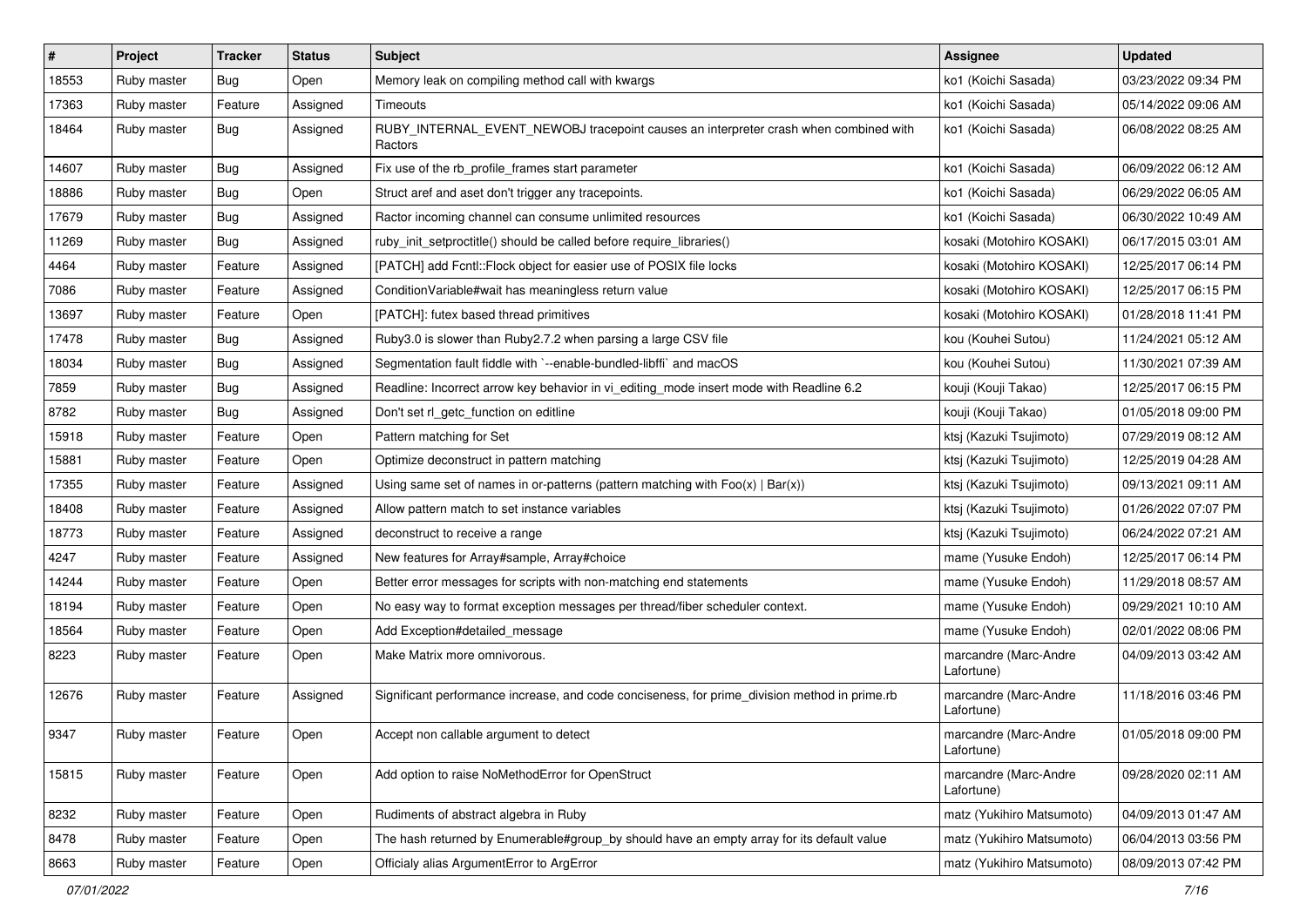| $\pmb{\#}$ | Project     | <b>Tracker</b> | <b>Status</b> | <b>Subject</b>                                                                                                         | <b>Assignee</b>           | <b>Updated</b>      |
|------------|-------------|----------------|---------------|------------------------------------------------------------------------------------------------------------------------|---------------------------|---------------------|
| 9070       | Ruby master | Feature        | Open          | Introduce `---` as synonym of `end` keyword                                                                            | matz (Yukihiro Matsumoto) | 11/02/2013 03:23 AM |
| 9768       | Ruby master | Feature        | Assigned      | Method that is visible only within a certain module/class                                                              | matz (Yukihiro Matsumoto) | 04/25/2014 06:43 AM |
| 10404      | Ruby master | Feature        | Open          | Allow individual finalizers to be removed with ObjectSpace.undefine_finalizer                                          | matz (Yukihiro Matsumoto) | 10/20/2014 08:14 AM |
| 9816       | Ruby master | Feature        | Assigned      | 00000000000000000000                                                                                                   | matz (Yukihiro Matsumoto) | 10/28/2014 08:29 AM |
| 10574      | Ruby master | Feature        | Open          | Add String#Ichomp and String.Ichomp!                                                                                   | matz (Yukihiro Matsumoto) | 12/15/2014 04:34 PM |
| 10481      | Ruby master | Feature        | Assigned      | Add "if" and "unless" clauses to rescue statements                                                                     | matz (Yukihiro Matsumoto) | 01/18/2015 02:46 PM |
| 11028      | Ruby master | Feature        | Assigned      | standalone running single file (zipped archives of ruby code) running **without installation** using<br>"gem install " | matz (Yukihiro Matsumoto) | 04/04/2015 01:44 AM |
| 11122      | Ruby master | Feature        | Open          | exception-free non-blocking Queue/SizedQueue operations                                                                | matz (Yukihiro Matsumoto) | 05/06/2015 08:53 PM |
| 11307      | Ruby master | Feature        | Open          | exception-free non-blocking Queue#pop                                                                                  | matz (Yukihiro Matsumoto) | 06/25/2015 11:06 PM |
| 11390      | Ruby master | Feature        | Open          | Allow symbols starting with numbers                                                                                    | matz (Yukihiro Matsumoto) | 08/14/2015 05:23 AM |
| 11518      | Ruby master | Feature        | Open          | Queue enhancement - promote! and promote_all!                                                                          | matz (Yukihiro Matsumoto) | 09/17/2015 08:40 PM |
| 11517      | Ruby master | Feature        | Open          | Queue enhancement - conditional pop                                                                                    | matz (Yukihiro Matsumoto) | 09/17/2015 09:02 PM |
| 10541      | Ruby master | Misc           | Open          | Remove shorthand string interpolation syntax                                                                           | matz (Yukihiro Matsumoto) | 10/08/2015 05:44 PM |
| 8839       | Ruby master | Feature        | Assigned      | Class and module should return the class or module that was opened                                                     | matz (Yukihiro Matsumoto) | 12/28/2015 08:36 AM |
| 11181      | Ruby master | Feature        | Open          | Add a line directive to Ruby                                                                                           | matz (Yukihiro Matsumoto) | 01/26/2016 02:04 AM |
| 11704      | Ruby master | Bug            | Assigned      | Refinements only get "used" once in loop                                                                               | matz (Yukihiro Matsumoto) | 04/14/2016 02:45 AM |
| 12244      | Ruby master | Feature        | Open          | Add a way to 'integer - integer % num'                                                                                 | matz (Yukihiro Matsumoto) | 05/17/2016 06:05 AM |
| 7314       | Ruby master | Feature        | Assigned      | Convert Proc to Lambda doesn't work in MRI                                                                             | matz (Yukihiro Matsumoto) | 05/21/2016 09:15 AM |
| 11735      | Ruby master | Feature        | Open          | Porting String#squish and String#squish! from Ruby on Rails' Active Support                                            | matz (Yukihiro Matsumoto) | 06/24/2016 08:02 AM |
| 6842       | Ruby master | Feature        | Assigned      | Add Optional Arguments to String#strip                                                                                 | matz (Yukihiro Matsumoto) | 08/24/2016 05:50 AM |
| 9704       | Ruby master | Feature        | Open          | Refinements as files instead of modules                                                                                | matz (Yukihiro Matsumoto) | 10/11/2016 06:36 PM |
| 12813      | Ruby master | Feature        | Assigned      | Calling chunk_while, slice_after, slice_before, slice_when with no block                                               | matz (Yukihiro Matsumoto) | 12/06/2016 12:58 PM |
| 14128      | Ruby master | Feature        | Open          | Introduce Hash#delete default value                                                                                    | matz (Yukihiro Matsumoto) | 11/25/2017 04:41 PM |
| 4514       | Ruby master | Feature        | Assigned      | #deep_clone and #deep_dup for Objects                                                                                  | matz (Yukihiro Matsumoto) | 12/25/2017 06:14 PM |
| 4521       | Ruby master | Feature        | Assigned      | NoMethodError#message may take very long to execute                                                                    | matz (Yukihiro Matsumoto) | 12/25/2017 06:14 PM |
| 4592       | Ruby master | Feature        | Assigned      | Tempfile0000000                                                                                                        | matz (Yukihiro Matsumoto) | 12/25/2017 06:14 PM |
| 4818       | Ruby master | Feature        | Assigned      | Add method marshalable?                                                                                                | matz (Yukihiro Matsumoto) | 12/25/2017 06:15 PM |
| 5064       | Ruby master | Feature        | Assigned      | HTTP user-agent class                                                                                                  | matz (Yukihiro Matsumoto) | 12/25/2017 06:15 PM |
| 5389       | Ruby master | Feature        | Assigned      | New method Enumerator#iterate                                                                                          | matz (Yukihiro Matsumoto) | 12/25/2017 06:15 PM |
| 5445       | Ruby master | Feature        | Assigned      | Need RUBYOPT - r before ARGV - r                                                                                       | matz (Yukihiro Matsumoto) | 12/25/2017 06:15 PM |
| 5558       | Ruby master | Feature        | Assigned      | String#% strange arity errors                                                                                          | matz (Yukihiro Matsumoto) | 12/25/2017 06:15 PM |
| 5582       | Ruby master | Feature        | Assigned      | Allow clone of singleton methods on a BasicObject                                                                      | matz (Yukihiro Matsumoto) | 12/25/2017 06:15 PM |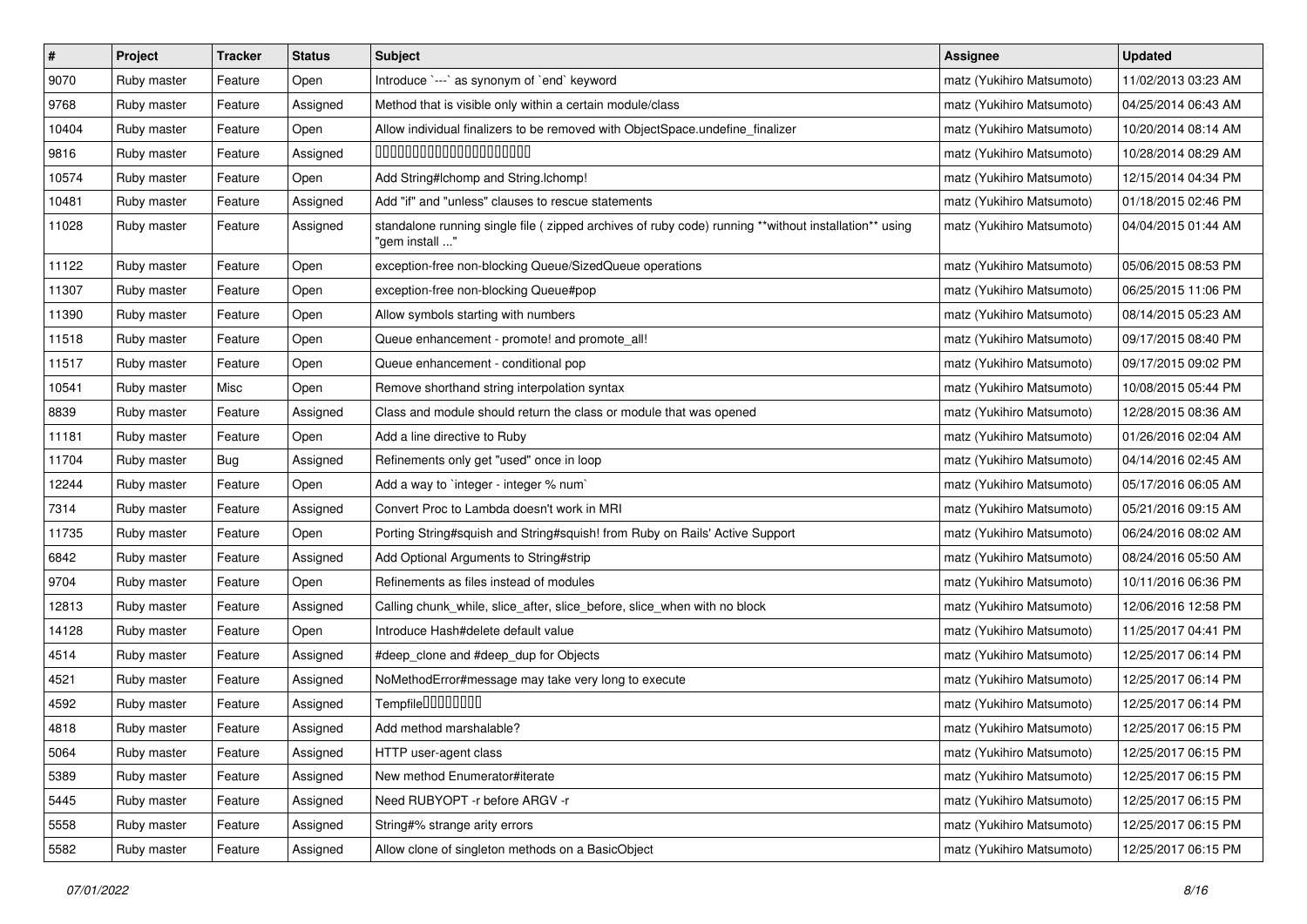| $\vert$ # | Project     | <b>Tracker</b> | <b>Status</b> | <b>Subject</b>                                                                             | <b>Assignee</b>           | <b>Updated</b>      |
|-----------|-------------|----------------|---------------|--------------------------------------------------------------------------------------------|---------------------------|---------------------|
| 5643      | Ruby master | Feature        | Assigned      | require/load options and binding option                                                    | matz (Yukihiro Matsumoto) | 12/25/2017 06:15 PM |
| 5741      | Ruby master | Feature        | Assigned      | Secure Erasure of Passwords                                                                | matz (Yukihiro Matsumoto) | 12/25/2017 06:15 PM |
| 5749      | Ruby master | Feature        | Assigned      | new method String#match_all needed                                                         | matz (Yukihiro Matsumoto) | 12/25/2017 06:15 PM |
| 5970      | Ruby master | Feature        | Assigned      | Add Enumerable#join with same semantics as Array#join                                      | matz (Yukihiro Matsumoto) | 12/25/2017 06:15 PM |
| 6277      | Ruby master | Feature        | Assigned      | Hash#convert_key                                                                           | matz (Yukihiro Matsumoto) | 12/25/2017 06:15 PM |
| 6293      | Ruby master | Feature        | Assigned      | new queue / blocking queues                                                                | matz (Yukihiro Matsumoto) | 12/25/2017 06:15 PM |
| 6317      | Ruby master | Feature        | Assigned      | Range#cover?000000Range00000000000000000000                                                | matz (Yukihiro Matsumoto) | 12/25/2017 06:15 PM |
| 6337      | Ruby master | Feature        | Assigned      | FileUtils#sync                                                                             | matz (Yukihiro Matsumoto) | 12/25/2017 06:15 PM |
| 6354      | Ruby master | Feature        | Assigned      | Remove escape (break/return/redo/next support) from class/module scope                     | matz (Yukihiro Matsumoto) | 12/25/2017 06:15 PM |
| 6376      | Ruby master | Feature        | Assigned      | Feature lookup and checking if feature is loaded                                           | matz (Yukihiro Matsumoto) | 12/25/2017 06:15 PM |
| 6413      | Ruby master | Feature        | Assigned      | Make Dir.entries default to Dir.entries(Dir.pwd)                                           | matz (Yukihiro Matsumoto) | 12/25/2017 06:15 PM |
| 6445      | Ruby master | Feature        | Assigned      | request for default length/position on string index                                        | matz (Yukihiro Matsumoto) | 12/25/2017 06:15 PM |
| 6611      | Ruby master | Feature        | Assigned      | Comments requested on implementation of set_parse_func                                     | matz (Yukihiro Matsumoto) | 12/25/2017 06:15 PM |
| 6641      | Ruby master | Feature        | Open          | Hash.auto constructor                                                                      | matz (Yukihiro Matsumoto) | 12/25/2017 06:15 PM |
| 6648      | Ruby master | Feature        | Assigned      | Provide a standard API for retrieving all command-line flags passed to Ruby                | matz (Yukihiro Matsumoto) | 12/25/2017 06:15 PM |
| 6671      | Ruby master | Feature        | Assigned      | File.split_all and File.split_root                                                         | matz (Yukihiro Matsumoto) | 12/25/2017 06:15 PM |
| 6802      | Ruby master | Feature        | Assigned      | String#scan should have equivalent yielding MatchData                                      | matz (Yukihiro Matsumoto) | 12/25/2017 06:15 PM |
| 6811      | Ruby master | Feature        | Assigned      | File, Dir and FileUtils should have bang-versions of singleton methods that fails silently | matz (Yukihiro Matsumoto) | 12/25/2017 06:15 PM |
| 6817      | Ruby master | Feature        | Open          | Partial application                                                                        | matz (Yukihiro Matsumoto) | 12/25/2017 06:15 PM |
| 7087      | Ruby master | Feature        | Assigned      | ::ConditionVariable#wait does not work with Monitor because Monitor#sleep does not exist   | matz (Yukihiro Matsumoto) | 12/25/2017 06:15 PM |
| 7121      | Ruby master | Feature        | Assigned      | Extending the use of `require'                                                             | matz (Yukihiro Matsumoto) | 12/25/2017 06:15 PM |
| 7132      | Ruby master | Feature        | Assigned      | Alternation between named / ordered method arguments and aliases for method arguments.     | matz (Yukihiro Matsumoto) | 12/25/2017 06:15 PM |
| 7149      | Ruby master | Feature        | Open          | Constant magic for everyone.                                                               | matz (Yukihiro Matsumoto) | 12/25/2017 06:15 PM |
| 7349      | Ruby master | Feature        | Assigned      | Struct#inspect needs more meaningful output                                                | matz (Yukihiro Matsumoto) | 12/25/2017 06:15 PM |
| 7377      | Ruby master | Feature        | Open          | #indetical? as an alias for #equal?                                                        | matz (Yukihiro Matsumoto) | 12/25/2017 06:15 PM |
| 7436      | Ruby master | Feature        | Assigned      | Allow for a "granularity" flag for backtrace_locations                                     | matz (Yukihiro Matsumoto) | 12/25/2017 06:15 PM |
| 7444      | Ruby master | Feature        | Open          | Array#product_set                                                                          | matz (Yukihiro Matsumoto) | 12/25/2017 06:15 PM |
| 7503      | Ruby master | Feature        | Assigned      | make timeout.rb async-interrupt safe by default                                            | matz (Yukihiro Matsumoto) | 12/25/2017 06:15 PM |
| 7548      | Ruby master | Feature        | Open          | <b>Load and Require Callbacks</b>                                                          | matz (Yukihiro Matsumoto) | 12/25/2017 06:15 PM |
| 7604      | Ruby master | Feature        | Open          | Make === comparison operator ability to delegate comparison to an argument                 | matz (Yukihiro Matsumoto) | 12/25/2017 06:15 PM |
| 7611      | Ruby master | Feature        | Open          | Focal method for all loads/requires                                                        | matz (Yukihiro Matsumoto) | 12/25/2017 06:15 PM |
| 7614      | Ruby master | Feature        | Open          | alias_accessor                                                                             | matz (Yukihiro Matsumoto) | 12/25/2017 06:15 PM |
| 7654      | Ruby master | Feature        | Open          | Add optional code block to IO::readlines                                                   | matz (Yukihiro Matsumoto) | 12/25/2017 06:15 PM |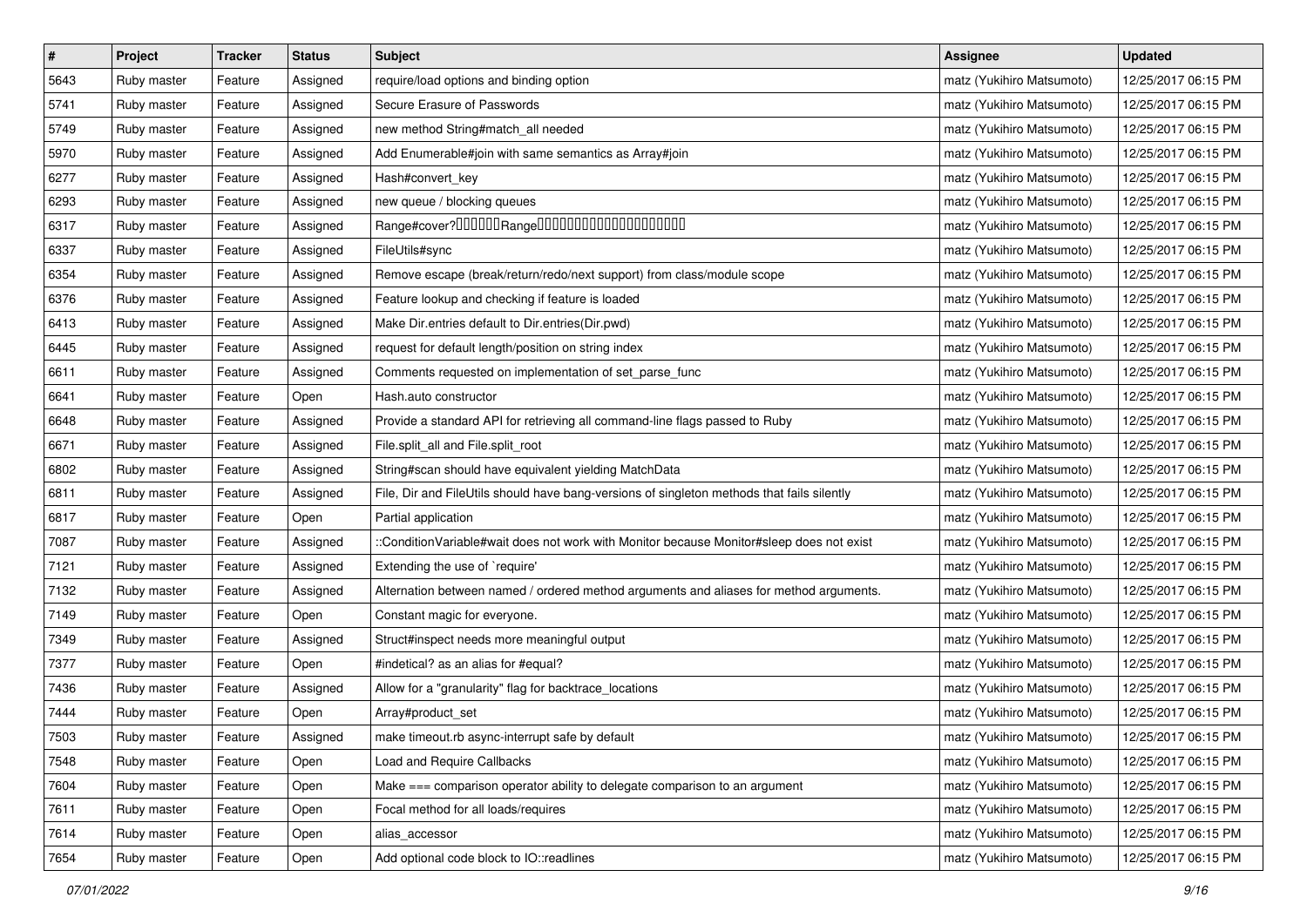| $\pmb{\#}$ | Project     | <b>Tracker</b> | <b>Status</b> | <b>Subject</b>                                                                     | <b>Assignee</b>           | <b>Updated</b>      |
|------------|-------------|----------------|---------------|------------------------------------------------------------------------------------|---------------------------|---------------------|
| 7657       | Ruby master | Feature        | Open          | Array#& doesn't accept Enumerables                                                 | matz (Yukihiro Matsumoto) | 12/25/2017 06:15 PM |
| 7704       | Ruby master | Feature        | Open          | Add a list of enabled (experimental) language features.                            | matz (Yukihiro Matsumoto) | 12/25/2017 06:15 PM |
| 7739       | Ruby master | Feature        | Assigned      | Define Hash#  as Hash#reverse_merge in Rails                                       | matz (Yukihiro Matsumoto) | 12/25/2017 06:15 PM |
| 7795       | Ruby master | Feature        | Open          | Symbol.defined? and/or to_existing_symbol                                          | matz (Yukihiro Matsumoto) | 12/25/2017 06:15 PM |
| 7848       | Ruby master | Feature        | Open          | Restore default state for core ruby objects                                        | matz (Yukihiro Matsumoto) | 12/25/2017 06:15 PM |
| 7876       | Ruby master | Feature        | Open          | Add method for accessing Class from within Singleton Class                         | matz (Yukihiro Matsumoto) | 12/25/2017 06:15 PM |
| 7883       | Ruby master | Feature        | Open          | Add Regex#to_proc                                                                  | matz (Yukihiro Matsumoto) | 12/25/2017 06:15 PM |
| 7914       | Ruby master | Feature        | Open          | Case for local class methods                                                       | matz (Yukihiro Matsumoto) | 12/25/2017 06:15 PM |
| 8016       | Ruby master | Feature        | Assigned      | Alias __FILE__ and __LINE__ as methods                                             | matz (Yukihiro Matsumoto) | 12/25/2017 06:15 PM |
| 8042       | Ruby master | Feature        | Assigned      | Add Addrinfo#socket to create a socket that is not connected or bound              | matz (Yukihiro Matsumoto) | 12/25/2017 06:15 PM |
| 8061       | Ruby master | Feature        | Open          | 000000000000000                                                                    | matz (Yukihiro Matsumoto) | 12/25/2017 06:15 PM |
| 8536       | Ruby master | Feature        | Assigned      | Implement is_numeric? family of methods                                            | matz (Yukihiro Matsumoto) | 12/25/2017 06:15 PM |
| 8850       | Ruby master | Feature        | Assigned      | Convert Rational to decimal string                                                 | matz (Yukihiro Matsumoto) | 12/25/2017 06:15 PM |
| 9043       | Ruby master | Feature        | Open          | Add String#f method as shortcut for #freeze                                        | matz (Yukihiro Matsumoto) | 01/05/2018 09:00 PM |
| 9614       | Ruby master | Feature        | Open          | ordering of non-Hash items which use st_ internally                                | matz (Yukihiro Matsumoto) | 01/05/2018 09:00 PM |
| 8678       | Ruby master | Feature        | Assigned      | Allow invalid string to work with regexp                                           | matz (Yukihiro Matsumoto) | 01/05/2018 09:00 PM |
| 10498      | Ruby master | Feature        | Open          | Make 'loop' yield a counter                                                        | matz (Yukihiro Matsumoto) | 01/05/2018 09:01 PM |
| 5129       | Ruby master | Feature        | Assigned      | Create a core class "FileArray" and make "ARGF" its instance                       | matz (Yukihiro Matsumoto) | 01/23/2018 02:02 PM |
| 4824       | Ruby master | Feature        | Assigned      | Provide method Kernel#executed?                                                    | matz (Yukihiro Matsumoto) | 03/05/2018 04:57 AM |
| 5007       | Ruby master | Feature        | Assigned      | Proc#call_under: Unifying instance_eval and instance_exec                          | matz (Yukihiro Matsumoto) | 04/19/2018 07:57 AM |
| 14760      | Ruby master | Misc           | Open          | cross-thread IO#close semantics                                                    | matz (Yukihiro Matsumoto) | 05/17/2018 08:21 AM |
| 14724      | Ruby master | Feature        | Open          | chains of inequalities                                                             | matz (Yukihiro Matsumoto) | 05/19/2018 01:06 AM |
| 14546      | Ruby master | Feature        | Open          | Hash#delete!                                                                       | matz (Yukihiro Matsumoto) | 05/30/2018 08:24 PM |
| 7580       | Ruby master | Feature        | Assigned      | Range translation                                                                  | matz (Yukihiro Matsumoto) | 06/11/2018 09:51 AM |
| 12306      | Ruby master | Feature        | Open          | Implement String #blank? #present? and improve #strip and family to handle unicode | matz (Yukihiro Matsumoto) | 07/22/2018 10:55 PM |
| 14927      | Ruby master | Feature        | Open          | Loading multiple files at once                                                     | matz (Yukihiro Matsumoto) | 09/18/2018 12:38 AM |
| 5945       | Ruby master | Feature        | Assigned      | Add the ability to mark a at_exit as process-local.                                | matz (Yukihiro Matsumoto) | 10/10/2018 08:29 AM |
| 15112      | Ruby master | Feature        | Open          | Introducing the short form of `STDERR.puts expr.inspect`.                          | matz (Yukihiro Matsumoto) | 10/12/2018 02:02 AM |
| 14397      | Ruby master | Feature        | Assigned      | public, protected and private should return their arguments instead of self        | matz (Yukihiro Matsumoto) | 12/10/2018 07:08 AM |
| 15445      | Ruby master | Feature        | Open          | Reject '.123' in Float() method                                                    | matz (Yukihiro Matsumoto) | 01/10/2019 07:59 AM |
| 15764      | Ruby master | Bug            | Open          | Whitespace and control characters should not be permitted in tokens                | matz (Yukihiro Matsumoto) | 04/22/2019 07:48 AM |
| 15837      | Ruby master | Feature        | Open          | Module#name_components                                                             | matz (Yukihiro Matsumoto) | 05/08/2019 10:29 AM |
| 9123       | Ruby master | Feature        | Open          | Make Numeric#nonzero? behavior consistent with Numeric#zero?                       | matz (Yukihiro Matsumoto) | 06/11/2019 12:55 PM |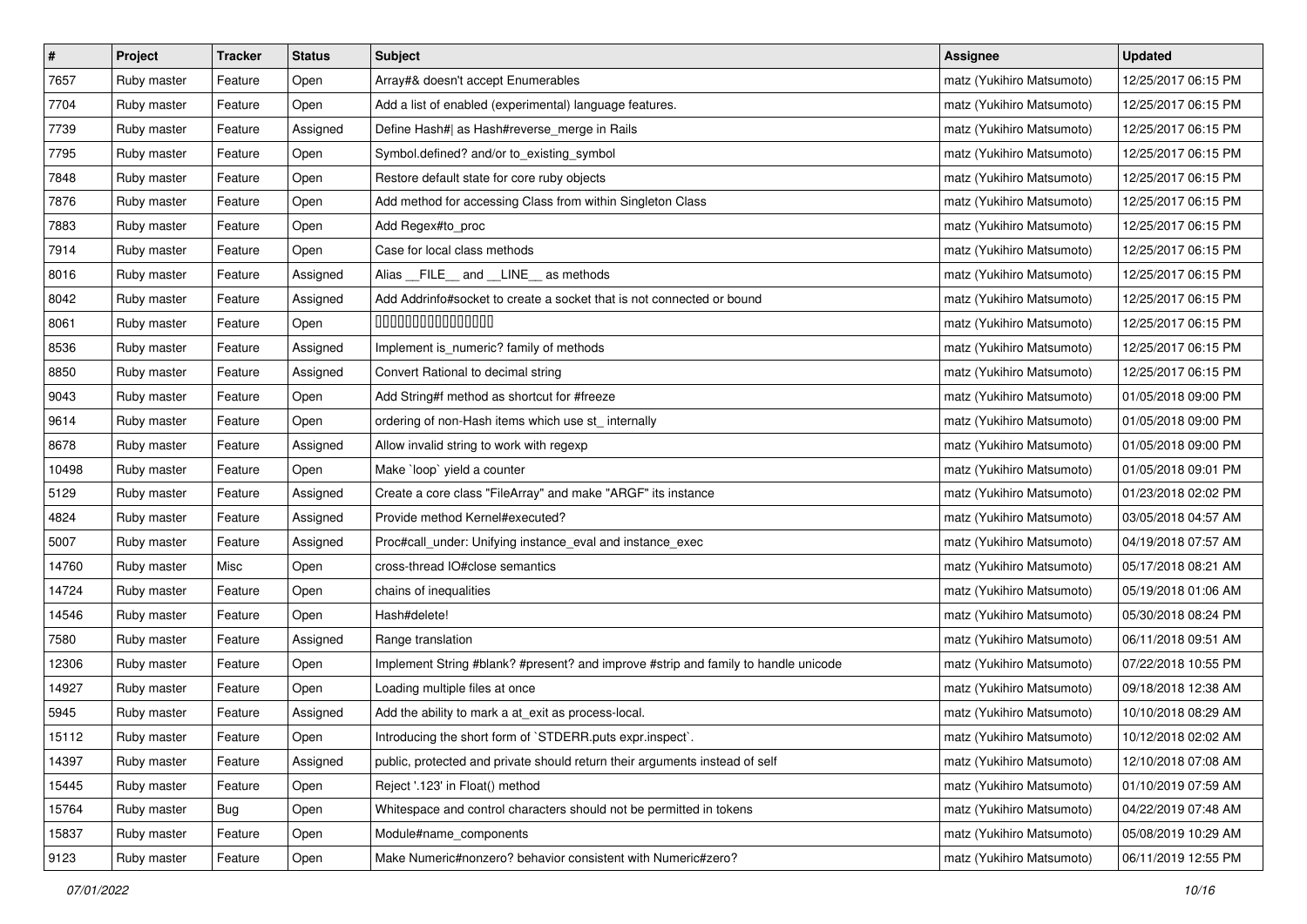| $\pmb{\#}$ | Project     | <b>Tracker</b> | <b>Status</b> | <b>Subject</b>                                                                                                   | <b>Assignee</b>           | <b>Updated</b>      |
|------------|-------------|----------------|---------------|------------------------------------------------------------------------------------------------------------------|---------------------------|---------------------|
| 7702       | Ruby master | Feature        | Open          | Remove Proc#binding                                                                                              | matz (Yukihiro Matsumoto) | 07/15/2019 07:39 PM |
| 15991      | Ruby master | Feature        | Open          | Allow questionmarks in variable names                                                                            | matz (Yukihiro Matsumoto) | 07/30/2019 03:57 AM |
| 4539       | Ruby master | Feature        | Assigned      | Array#zip_with                                                                                                   | matz (Yukihiro Matsumoto) | 11/28/2019 08:23 AM |
| 8804       | Ruby master | Feature        | Open          | ONCE syntax                                                                                                      | matz (Yukihiro Matsumoto) | 01/04/2020 08:26 PM |
| 5781       | Ruby master | Feature        | Assigned      | Query attributes (attribute methods ending in `?` mark)                                                          | matz (Yukihiro Matsumoto) | 01/10/2020 06:34 AM |
| 14609      | Ruby master | Feature        | Open          | Let `Kernel#p` without an argument print the receiver                                                            | matz (Yukihiro Matsumoto) | 02/08/2020 08:43 PM |
| 16630      | Ruby master | Misc           | Assigned      | Deprecate pub/ruby/*snapshot* and use pub/ruby/snapshot/* instead                                                | matz (Yukihiro Matsumoto) | 02/27/2020 09:52 AM |
| 11816      | Ruby master | Feature        | Assigned      | Partial safe navigation operator                                                                                 | matz (Yukihiro Matsumoto) | 04/14/2020 08:02 AM |
| 16894      | Ruby master | Feature        | Open          | Integer division for Ruby 3                                                                                      | matz (Yukihiro Matsumoto) | 05/18/2020 03:41 PM |
| 15277      | Ruby master | Feature        | Open          | at_exec                                                                                                          | matz (Yukihiro Matsumoto) | 05/25/2020 01:09 AM |
| 6596       | Ruby master | Feature        | Assigned      | New method `Array#indexes`                                                                                       | matz (Yukihiro Matsumoto) | 07/29/2020 01:41 AM |
| 6309       | Ruby master | Feature        | Assigned      | Add a reference queue for weak references                                                                        | matz (Yukihiro Matsumoto) | 08/23/2020 09:07 PM |
| 16992      | Ruby master | Feature        | Open          | Sets: officially ordered                                                                                         | matz (Yukihiro Matsumoto) | 09/03/2020 02:08 PM |
| 17279      | Ruby master | Feature        | Open          | Allow a negative step in Range#step with a block                                                                 | matz (Yukihiro Matsumoto) | 10/22/2020 02:23 AM |
| 17288      | Ruby master | Feature        | Open          | Optimize _send_ call with a literal method name                                                                  | matz (Yukihiro Matsumoto) | 10/30/2020 12:17 AM |
| 5456       | Ruby master | Feature        | Assigned      | kernel#syscall() should be removed.                                                                              | matz (Yukihiro Matsumoto) | 12/10/2020 08:46 AM |
| 7546       | Ruby master | Feature        | Open          | Change behavior of `Array#slice` for an argument of `Range` class                                                | matz (Yukihiro Matsumoto) | 12/10/2020 08:49 AM |
| 7644       | Ruby master | Feature        | Assigned      | In refinements, change "using" keyword to a less generic word.                                                   | matz (Yukihiro Matsumoto) | 12/10/2020 08:49 AM |
| 8164       | Ruby master | Feature        | Assigned      | Public/Private                                                                                                   | matz (Yukihiro Matsumoto) | 12/10/2020 08:50 AM |
| 5825       | Ruby master | Feature        | Assigned      | Sweet instance var assignment in the object initializer                                                          | matz (Yukihiro Matsumoto) | 12/10/2020 08:53 AM |
| 6452       | Ruby master | Feature        | Assigned      | Allow extend to override class methods                                                                           | matz (Yukihiro Matsumoto) | 12/10/2020 08:53 AM |
| 6594       | Ruby master | Feature        | Assigned      | Integrated Functor                                                                                               | matz (Yukihiro Matsumoto) | 12/10/2020 08:53 AM |
| 6841       | Ruby master | Feature        | Assigned      | Shorthand for Assigning Return Value of Method to Self                                                           | matz (Yukihiro Matsumoto) | 12/10/2020 08:53 AM |
| 7748       | Ruby master | Feature        | Open          | Contextual send                                                                                                  | matz (Yukihiro Matsumoto) | 12/10/2020 08:53 AM |
| 8229       | Ruby master | Feature        | Open          | extend Hash.include?                                                                                             | matz (Yukihiro Matsumoto) | 12/10/2020 08:53 AM |
| 10489      | Ruby master | Feature        | Open          | Add inherit method for clearer and multiple inheritance                                                          | matz (Yukihiro Matsumoto) | 12/10/2020 08:53 AM |
| 6869       | Ruby master | Feature        | Open          | Do not treat `_` parameter exceptionally                                                                         | matz (Yukihiro Matsumoto) | 12/10/2020 08:58 AM |
| 16461      | Ruby master | Feature        | Assigned      | Proc#using                                                                                                       | matz (Yukihiro Matsumoto) | 12/10/2020 09:10 AM |
| 6810       | Ruby master | Feature        | Assigned      | module A::B; end` is not equivalent to `module A; module B; end; end` with respect to constant<br>lookup (scope) | matz (Yukihiro Matsumoto) | 12/10/2020 09:22 AM |
| 8948       | Ruby master | Feature        | Assigned      | Frozen regex                                                                                                     | matz (Yukihiro Matsumoto) | 12/20/2020 07:15 PM |
| 17291      | Ruby master | Feature        | Assigned      | Optimize send call                                                                                               | matz (Yukihiro Matsumoto) | 01/12/2021 05:47 AM |
| 11882      | Ruby master | Feature        | Open          | Map or NamedMap                                                                                                  | matz (Yukihiro Matsumoto) | 01/17/2021 01:31 PM |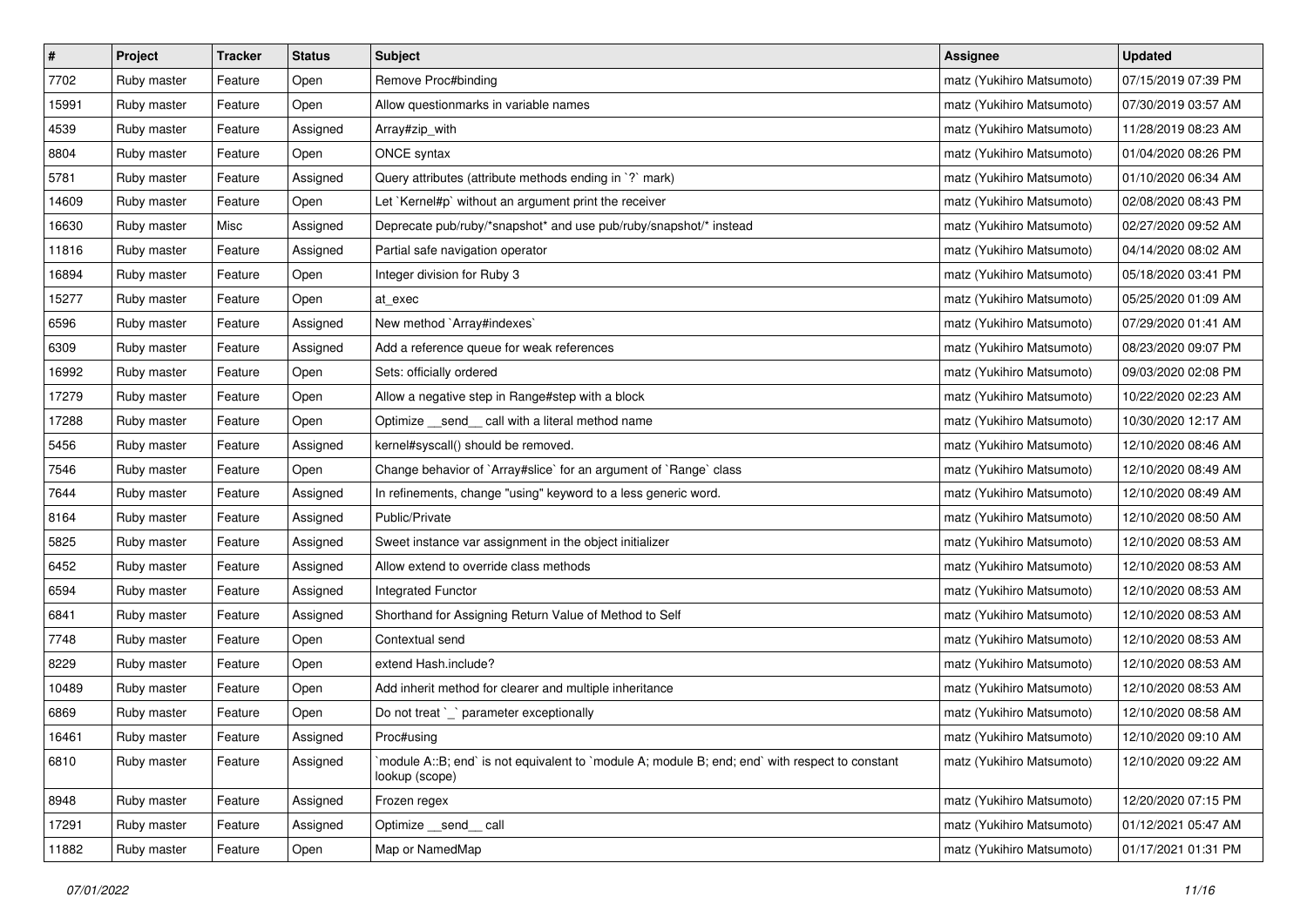| $\vert$ # | Project     | <b>Tracker</b> | <b>Status</b> | <b>Subject</b>                                                                        | <b>Assignee</b>                         | <b>Updated</b>      |
|-----------|-------------|----------------|---------------|---------------------------------------------------------------------------------------|-----------------------------------------|---------------------|
| 17184     | Ruby master | Feature        | Open          | No stdlib function to perform simple string replacement                               | matz (Yukihiro Matsumoto)               | 02/23/2021 09:27 PM |
| 12543     | Ruby master | Feature        | Assigned      | explicit tail call syntax: foo() then return                                          | matz (Yukihiro Matsumoto)               | 04/18/2021 03:02 PM |
| 17830     | Ruby master | Feature        | Open          | Add Integer#previous and Integer#prev                                                 | matz (Yukihiro Matsumoto)               | 04/27/2021 11:35 PM |
| 13129     | Ruby master | Feature        | Assigned      | Refinements cannot refine method_missing and respond_to_missing?                      | matz (Yukihiro Matsumoto)               | 07/03/2021 10:45 PM |
| 10287     | Ruby master | Feature        | Open          | rename COLON3 to COLON2_HEAD.                                                         | matz (Yukihiro Matsumoto)               | 07/27/2021 09:34 AM |
| 10549     | Ruby master | Feature        | Open          | Deprecate each_with_index and each_with_object in favor of with_index and with_object | matz (Yukihiro Matsumoto)               | 07/27/2021 11:09 AM |
| 15192     | Ruby master | Feature        | Open          | Introduce a new "shortcut assigning" syntax to convenient setup instance variables    | matz (Yukihiro Matsumoto)               | 12/14/2021 06:42 PM |
| 17785     | Ruby master | Feature        | Open          | Allow named parameters to be keywords                                                 | matz (Yukihiro Matsumoto)               | 12/17/2021 06:10 PM |
| 6308      | Ruby master | Feature        | Assigned      | Eliminate delegation from WeakRef                                                     | matz (Yukihiro Matsumoto)               | 12/23/2021 11:40 PM |
| 8271      | Ruby master | Feature        | Assigned      | Proposal for moving to a more visible, formal process for feature requests            | matz (Yukihiro Matsumoto)               | 12/23/2021 11:40 PM |
| 9023      | Ruby master | Feature        | Assigned      | Array#tail                                                                            | matz (Yukihiro Matsumoto)               | 12/23/2021 11:40 PM |
| 11627     | Ruby master | Feature        | Open          | make `nonzero` an alias of `nonzero?`                                                 | matz (Yukihiro Matsumoto)               | 12/23/2021 11:43 PM |
| 12019     | Ruby master | Feature        | Open          | Better low-level support for writing concurrent libraries                             | matz (Yukihiro Matsumoto)               | 12/23/2021 11:43 PM |
| 14982     | Ruby master | Feature        | Open          | Improve namespace system in ruby to avoiding top-level names chaos                    | matz (Yukihiro Matsumoto)               | 12/31/2021 05:39 PM |
| 16986     | Ruby master | Feature        | Open          | Anonymous Struct literal                                                              | matz (Yukihiro Matsumoto)               | 01/15/2022 04:57 PM |
| 17849     | Ruby master | Feature        | Open          | Fix Timeout.timeout so that it can be used in threaded Web servers                    | matz (Yukihiro Matsumoto)               | 04/10/2022 06:26 AM |
| 16495     | Ruby master | Feature        | Open          | Inconsistent quotes in error messages                                                 | matz (Yukihiro Matsumoto)               | 06/15/2022 04:21 PM |
| 18159     | Ruby master | Feature        | Open          | Integrate functionality of dead_end gem into Ruby                                     | matz (Yukihiro Matsumoto)               | 06/17/2022 02:06 PM |
| 15330     | Ruby master | Feature        | Open          | autoload relative                                                                     | matz (Yukihiro Matsumoto)               | 06/19/2022 11:25 PM |
| 18439     | Ruby master | Feature        | Open          | Support YJIT for VC++                                                                 | maximecb (Maxime<br>Chevalier-Boisvert) | 01/10/2022 11:29 PM |
| 10782     | Ruby master | Feature        | Assigned      | Patch: Add constants for BigDecimal for ZERO, ONE, TEN                                | mrkn (Kenta Murata)                     | 05/21/2015 08:13 AM |
| 5133      | Ruby master | Feature        | Assigned      | Array#unzip as an alias of Array#transpose                                            | mrkn (Kenta Murata)                     | 12/25/2017 06:15 PM |
| 5310      | Ruby master | Feature        | Assigned      | Integral objects                                                                      | mrkn (Kenta Murata)                     | 12/25/2017 06:15 PM |
| 6857      | Ruby master | Feature        | Assigned      | bigdecimal/math BigMath.E/BigMath.exp R. P. Feynman inspired optimization             | mrkn (Kenta Murata)                     | 12/25/2017 06:15 PM |
| 6973      | Ruby master | Feature        | Assigned      | Add an #integral? method to Numeric to test for whole-number values                   | mrkn (Kenta Murata)                     | 12/25/2017 06:15 PM |
| 7321      | Ruby master | Feature        | Assigned      | Newton.#nsolve 00 2 0000000000                                                        | mrkn (Kenta Murata)                     | 12/25/2017 06:15 PM |
| 8295      | Ruby master | Feature        | Assigned      | Float I Rational 0000000000000 BigDecimal 0000000                                     | mrkn (Kenta Murata)                     | 12/25/2017 06:15 PM |
| 5179      | Ruby master | <b>Bug</b>     | Assigned      | Complex#rationalize and to r with approximate zeros                                   | mrkn (Kenta Murata)                     | 01/17/2020 03:00 AM |
| 16350     | Ruby master | Feature        | Assigned      | ArithmeticSequence#member? can result in infinite loop                                | mrkn (Kenta Murata)                     | 05/29/2020 10:26 PM |
| 14476     | Ruby master | Feature        | Assigned      | Adding same_all? for checking whether all items in an Array are same                  | mrkn (Kenta Murata)                     | 08/28/2020 01:10 PM |
| 17339     | Ruby master | Feature        | Assigned      | Semantic grouping with BigDecimal#to_s                                                | mrkn (Kenta Murata)                     | 12/20/2021 12:39 PM |
| 18677     | Ruby master | Bug            | Assigned      | BigDecimal#power (**) returns FloatDomainError when passing an infinite parameter     | mrkn (Kenta Murata)                     | 04/20/2022 02:04 AM |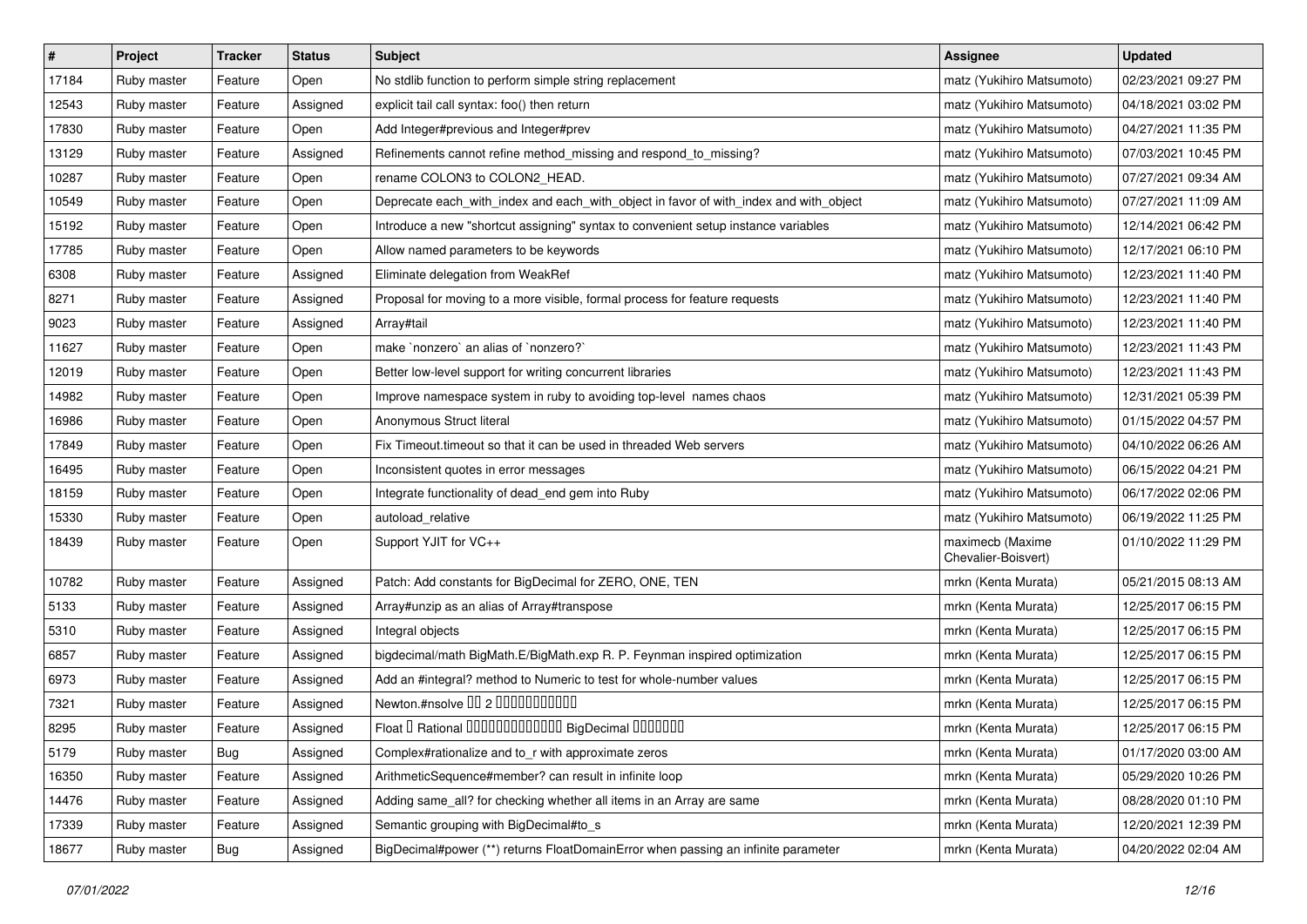| $\pmb{\#}$ | Project     | <b>Tracker</b> | <b>Status</b> | <b>Subject</b>                                                                                               | <b>Assignee</b>         | <b>Updated</b>      |
|------------|-------------|----------------|---------------|--------------------------------------------------------------------------------------------------------------|-------------------------|---------------------|
| 5654       | Ruby master | Feature        | Assigned      | Introduce global lock to avoid concurrent require                                                            | nahi (Hiroshi Nakamura) | 12/25/2017 06:15 PM |
| 10628      | Ruby master | Misc           | Open          | Peformance of URI module                                                                                     | naruse (Yui NARUSE)     | 12/26/2014 04:08 PM |
| 6265       | Ruby master | Feature        | Assigned      | Remove 'useless' 'concatenation' syntax                                                                      | naruse (Yui NARUSE)     | 08/10/2016 02:36 AM |
| 13221      | Ruby master | Feature        | Assigned      | [PATCH] gems/bundled_gems: add "curses" RubyGem                                                              | naruse (Yui NARUSE)     | 09/25/2017 06:32 PM |
| 5461       | Ruby master | Feature        | Assigned      | Add pipelining to Net::HTTP                                                                                  | naruse (Yui NARUSE)     | 12/25/2017 06:15 PM |
| 7892       | Ruby master | Bug            | Open          | MIME encoding bug of NKF.nkf                                                                                 | naruse (Yui NARUSE)     | 12/25/2017 06:15 PM |
| 9020       | Ruby master | Feature        | Assigned      | Net::HTTPResponse predicate/query methods                                                                    | naruse (Yui NARUSE)     | 12/25/2017 06:15 PM |
| 15007      | Ruby master | Misc           | Open          | Let all Init_xxx and extension APIs frequently called from init code paths be considered cold                | naruse (Yui NARUSE)     | 12/06/2018 11:05 AM |
| 11526      | Ruby master | <b>Bug</b>     | Assigned      | Streaming HTTP requests are not idempotent and should not be retried                                         | naruse (Yui NARUSE)     | 07/01/2019 09:16 PM |
| 5764       | Ruby master | Feature        | Assigned      | Net::HTTP should assume HTTP/0.9 on unexpected responses                                                     | naruse (Yui NARUSE)     | 07/15/2019 05:06 PM |
| 15940      | Ruby master | Feature        | Open          | Coerce symbols internal fstrings in UTF8 rather than ASCII to better share memory with string literals       | naruse (Yui NARUSE)     | 07/30/2019 04:17 AM |
| 15931      | Ruby master | Feature        | Open          | encoding for CESU-8                                                                                          | naruse (Yui NARUSE)     | 12/20/2019 05:42 AM |
| 16559      | Ruby master | Feature        | Open          | Net::HTTP#request injects "Connection: close" header if #started? is false, wasting HTTP server<br>resources | naruse (Yui NARUSE)     | 05/28/2020 07:37 PM |
| 17111      | Ruby master | Feature        | Assigned      | Improve performance of Net::HTTPHeader#set_form by 40%                                                       | naruse (Yui NARUSE)     | 08/10/2020 05:36 AM |
| 17638      | Ruby master | Feature        | Assigned      | Support backtracing with the libbacktrace library                                                            | naruse (Yui NARUSE)     | 03/05/2021 03:40 PM |
| 18371      | Ruby master | Misc           | Assigned      | Release branches (release information in general)                                                            | naruse (Yui NARUSE)     | 03/23/2022 10:32 PM |
| 8449       | Ruby master | Feature        | Open          | Array#ary plus always returns an array                                                                       | nobu (Nobuyoshi Nakada) | 06/02/2013 04:23 PM |
| 8959       | Ruby master | Feature        | Assigned      | Allow top level prepend                                                                                      | nobu (Nobuyoshi Nakada) | 10/16/2013 03:22 AM |
| 6769       | Ruby master | Feature        | Assigned      | rbinstall.rb: install both src and batch files separetely                                                    | nobu (Nobuyoshi Nakada) | 10/30/2015 12:38 PM |
| 11670      | Ruby master | Feature        | Open          | Show warning to make nested def obsolete                                                                     | nobu (Nobuyoshi Nakada) | 11/09/2015 07:40 AM |
| 12064      | Ruby master | Feature        | Open          | Make creation of enc/unicode/casefold.h automatic again                                                      | nobu (Nobuyoshi Nakada) | 02/12/2016 06:13 AM |
| 13269      | Ruby master | Bug            | Assigned      | test/readline/test_readline.rb and mingw                                                                     | nobu (Nobuyoshi Nakada) | 03/13/2017 08:56 AM |
| 12473      | Ruby master | <b>Bug</b>     | Assigned      | Test failure on fedora with TestTimeExtension#test_huge_precision                                            | nobu (Nobuyoshi Nakada) | 04/28/2017 01:45 PM |
| 12725      | Ruby master | <b>Bug</b>     | Assigned      | Trying to use ./miniruby before it exists                                                                    | nobu (Nobuyoshi Nakada) | 04/28/2017 01:45 PM |
| 13577      | Ruby master | Feature        | Assigned      | Digest.file accidentally receives File object but uses file path                                             | nobu (Nobuyoshi Nakada) | 05/20/2017 06:50 PM |
| 13378      | Ruby master | Feature        | Open          | Eliminate 4 of 8 syscalls when requiring file by absolute path                                               | nobu (Nobuyoshi Nakada) | 06/16/2017 07:57 AM |
| 13516      | Ruby master | Feature        | Assigned      | Improve the text of the circular require warning                                                             | nobu (Nobuyoshi Nakada) | 08/31/2017 05:49 AM |
| 2324       | Ruby master | Feature        | Assigned      | Dir instance methods for relative path                                                                       | nobu (Nobuyoshi Nakada) | 12/25/2017 05:58 PM |
| 4924       | Ruby master | Feature        | Assigned      | mkmf have_header fails with C++ headers                                                                      | nobu (Nobuyoshi Nakada) | 12/25/2017 06:15 PM |
| 7532       | Ruby master | Feature        | Assigned      | Hardcoded compiler location                                                                                  | nobu (Nobuyoshi Nakada) | 12/25/2017 06:15 PM |
| 7745       | Ruby master | Feature        | Open          | lib/observer.rb: Observers are compared by identity                                                          | nobu (Nobuyoshi Nakada) | 12/25/2017 06:15 PM |
| 9955       | Ruby master | Bug            | Assigned      | issue building dll on mingw, library not found                                                               | nobu (Nobuyoshi Nakada) | 01/05/2018 09:00 PM |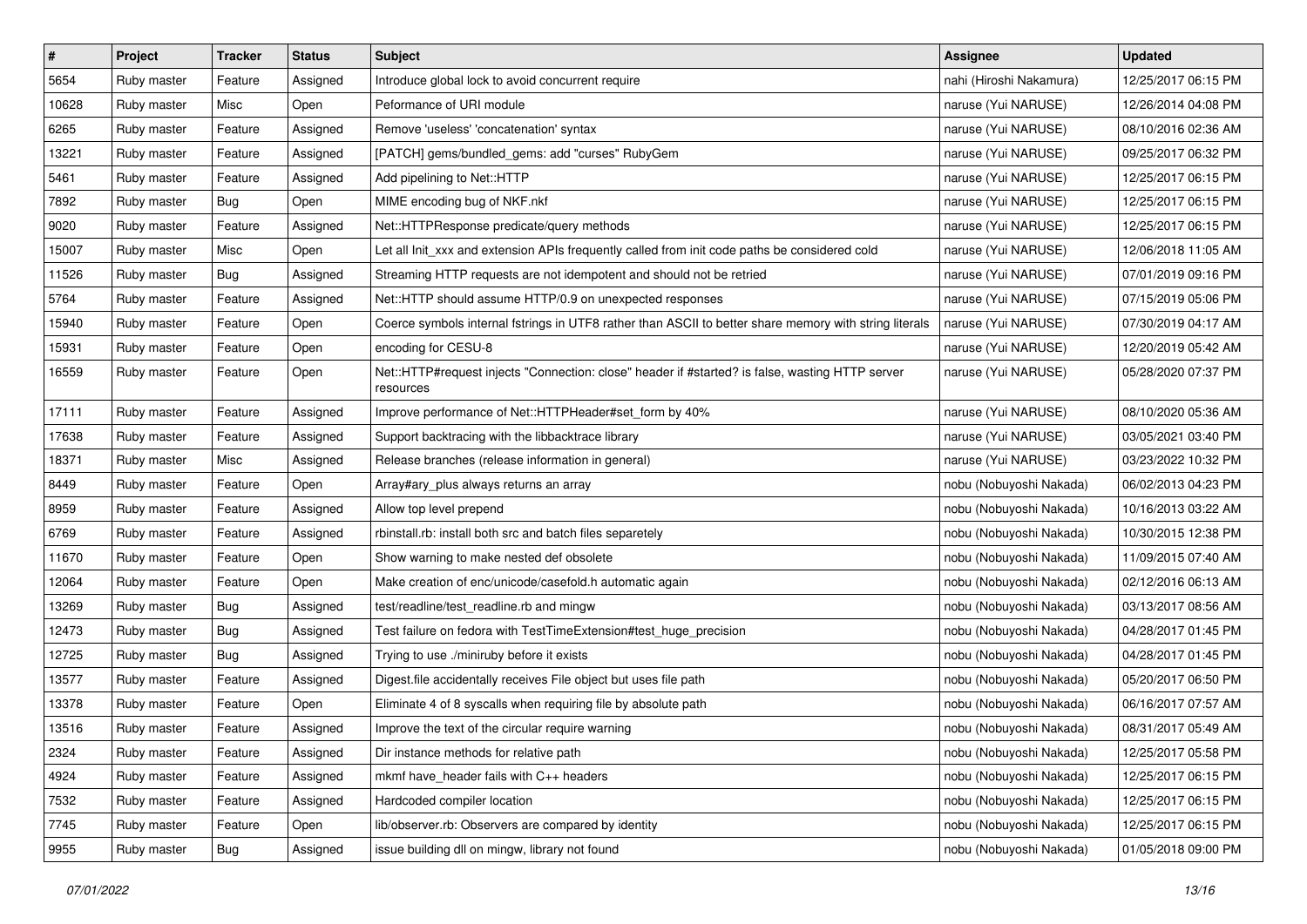| $\pmb{\#}$ | Project     | <b>Tracker</b> | <b>Status</b> | <b>Subject</b>                                                                                                                         | <b>Assignee</b>          | <b>Updated</b>      |
|------------|-------------|----------------|---------------|----------------------------------------------------------------------------------------------------------------------------------------|--------------------------|---------------------|
| 5317       | Ruby master | Bug            | Assigned      |                                                                                                                                        | nobu (Nobuyoshi Nakada)  | 01/05/2018 09:00 PM |
| 6360       | Ruby master | Bug            | Assigned      | Debug information build even without requesting it                                                                                     | nobu (Nobuyoshi Nakada)  | 01/05/2018 09:00 PM |
| 7964       | Ruby master | Bug            | Assigned      | Writing an ASCII-8BIT String to a StringIO created from a UTF-8 String                                                                 | nobu (Nobuyoshi Nakada)  | 01/05/2018 09:00 PM |
| 14692      | Ruby master | Misc           | Open          | Question: Ruby stdlib's Option Parser                                                                                                  | nobu (Nobuyoshi Nakada)  | 04/22/2018 05:53 AM |
| 14543      | Ruby master | Bug            | Assigned      | `make commit` show error of `common-srcs`                                                                                              | nobu (Nobuyoshi Nakada)  | 06/02/2018 04:17 AM |
| 14971      | Ruby master | Bug            | Open          | error: implicit declaration of function 'rb vm call0                                                                                   | nobu (Nobuyoshi Nakada)  | 09/06/2018 03:53 AM |
| 6012       | Ruby master | Feature        | Assigned      | Proc#source_location also return the column                                                                                            | nobu (Nobuyoshi Nakada)  | 02/12/2019 07:49 AM |
| 16025      | Ruby master | Misc           | Assigned      | 'st check for sizeof st index t' declared as array with a negative size (emscripten)                                                   | nobu (Nobuyoshi Nakada)  | 07/30/2019 11:20 AM |
| 15806      | Ruby master | Misc           | Assigned      | Explicitly initialise encodings on init to remove branches on encoding lookup                                                          | nobu (Nobuyoshi Nakada)  | 08/29/2019 04:29 AM |
| 8299       | Ruby master | <b>Bug</b>     | Assigned      | Minor error in float parsing                                                                                                           | nobu (Nobuyoshi Nakada)  | 12/30/2019 03:00 AM |
| 16747      | Ruby master | Misc           | Assigned      | Repository reorganization request                                                                                                      | nobu (Nobuyoshi Nakada)  | 05/22/2020 01:30 PM |
| 7840       | Ruby master | Bug            | Open          | -Wdeclaration-after-statement is valid for C/ObjC but not for C++                                                                      | nobu (Nobuyoshi Nakada)  | 06/02/2020 04:41 PM |
| 8270       | Ruby master | Feature        | Open          | Ruby should build without thread support (aka minix)                                                                                   | nobu (Nobuyoshi Nakada)  | 12/10/2020 08:53 AM |
| 16291      | Ruby master | Feature        | Open          | Introduce support for resize in rb_ary_freeze and prefer internal use of rb_ary_freeze and<br>rb_str_freeze for String and Array types | nobu (Nobuyoshi Nakada)  | 12/25/2020 02:43 AM |
| 17578      | Ruby master | Bug            | Assigned      | mkmf experimental C++ Support                                                                                                          | nobu (Nobuyoshi Nakada)  | 01/27/2021 03:51 AM |
| 7394       | Ruby master | Feature        | Assigned      | Enumerable#find ifnone parameter could be non-callable                                                                                 | nobu (Nobuyoshi Nakada)  | 02/10/2021 09:32 AM |
| 9010       | Ruby master | Bug            | Assigned      | ./configure --prefix= cannot handle directories with spaces                                                                            | nobu (Nobuyoshi Nakada)  | 04/26/2021 10:38 PM |
| 8460       | Ruby master | Feature        | Assigned      | PATCH: optparse: add keep_unknown option                                                                                               | nobu (Nobuyoshi Nakada)  | 05/27/2021 10:07 PM |
| 13298      | Ruby master | Bug            | Assigned      | mingw SEGV TestEnumerable#test_callcc                                                                                                  | nobu (Nobuyoshi Nakada)  | 06/04/2021 03:41 AM |
| 17662      | Ruby master | Misc           | Assigned      | The heredoc pattern used in tests does not syntax highlight correctly in many editors                                                  | nobu (Nobuyoshi Nakada)  | 06/30/2021 12:54 PM |
| 15305      | Ruby master | Feature        | Open          | [PATCH] include/ruby/ruby.h (RB_ALLOCV*): remove GC guard                                                                              | nobu (Nobuyoshi Nakada)  | 07/27/2021 11:39 AM |
| 16836      | Ruby master | Bug            | Assigned      | configure-time LDFLAGS leak into ruby pkg-config file                                                                                  | nobu (Nobuyoshi Nakada)  | 08/14/2021 09:10 AM |
| 10416      | Ruby master | <b>Bug</b>     | Open          | Create mechanism for updating of Unicode data files downstreams when we want                                                           | nobu (Nobuyoshi Nakada)  | 10/08/2021 06:40 AM |
| 12436      | Ruby master | Bug            | Assigned      | newline argument of File.open seems not respected on Windows                                                                           | nobu (Nobuyoshi Nakada)  | 10/25/2021 09:07 AM |
| 16497      | Ruby master | Bug            | Assigned      | StringIO#internal_encoding is broken (more severely in 2.7)                                                                            | nobu (Nobuyoshi Nakada)  | 10/26/2021 04:31 PM |
| 18623      | Ruby master | Bug            | Open          | `make runnable` does not work                                                                                                          | nobu (Nobuyoshi Nakada)  | 03/16/2022 01:28 AM |
| 16978      | Ruby master | Feature        | Open          | Ruby should not use realpath for __FILE__                                                                                              | nobu (Nobuyoshi Nakada)  | 04/01/2022 11:30 AM |
| 11299      | Ruby master | Feature        | Open          | [PATCH] use Array instead of custom struct for generic ivars                                                                           | normalperson (Eric Wong) | 06/24/2015 12:38 AM |
| 13721      | Ruby master | Feature        | Assigned      | [PATCH] net/imap: dedupe attr keys in Net::IMAP::FetchData                                                                             | normalperson (Eric Wong) | 07/27/2017 09:51 AM |
| 10328      | Ruby master | Feature        | Open          | [PATCH] make OPT_SUPPORT_JOKE a proper VM option                                                                                       | normalperson (Eric Wong) | 01/05/2018 09:01 PM |
| 15072      | Ruby master | <b>Bug</b>     | Open          | thread.c:4356:5: error: implicit declaration of function 'ubf list atfork'                                                             | normalperson (Eric Wong) | 09/20/2018 03:32 AM |
| 14901      | Ruby master | Feature        | Assigned      | [PATCH] do not block SIGCHLD in normal Ruby Threads                                                                                    | normalperson (Eric Wong) | 07/19/2021 05:23 AM |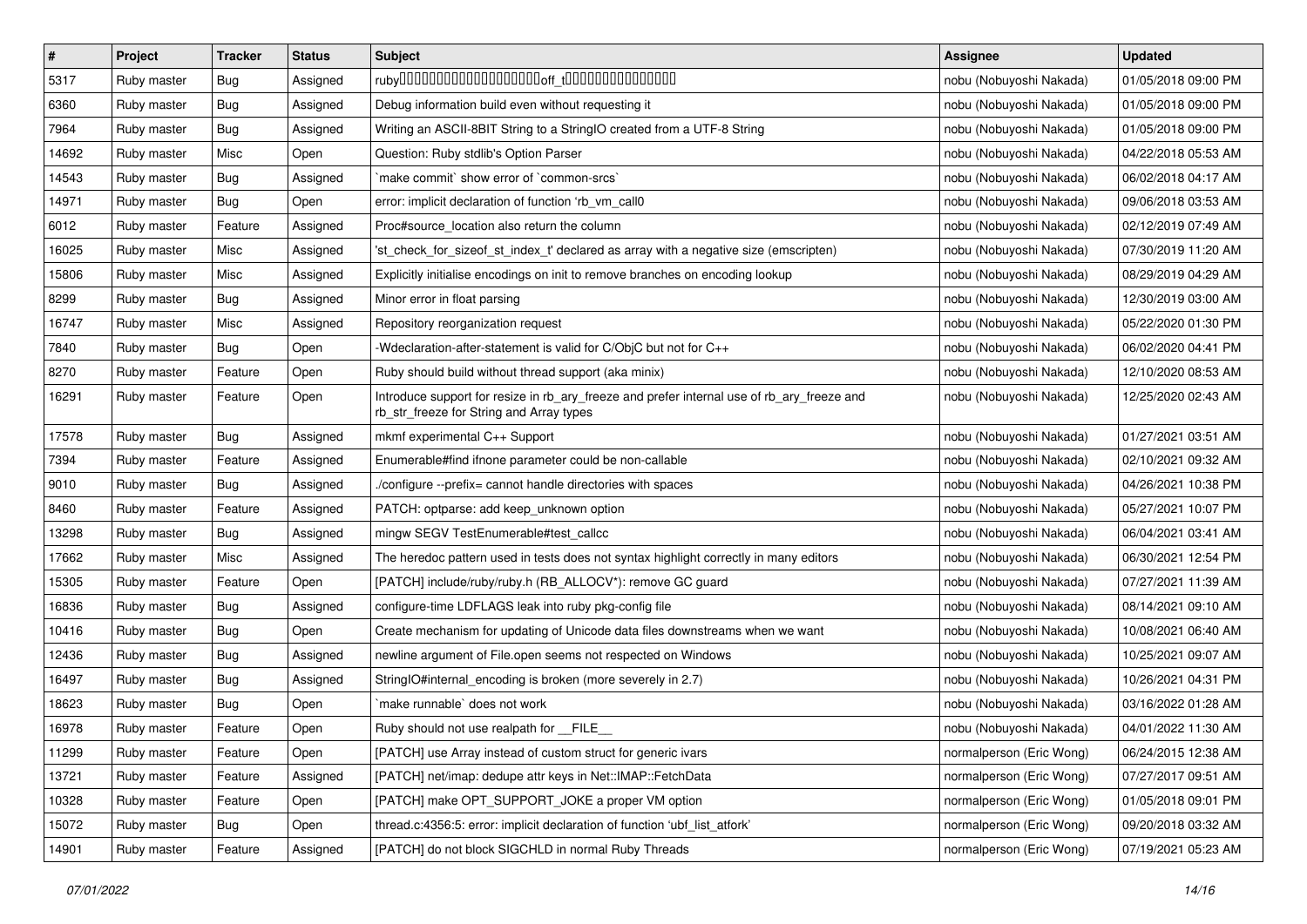| $\sharp$ | Project     | Tracker | <b>Status</b> | <b>Subject</b>                                                                | <b>Assignee</b>                       | <b>Updated</b>      |
|----------|-------------|---------|---------------|-------------------------------------------------------------------------------|---------------------------------------|---------------------|
| 18727    | Ruby master | Bug     | Assigned      | Make failed on x86_64-cygwin (LoadError)                                      | peterzhu2118 (Peter Zhu)              | 04/16/2022 05:15 AM |
| 16805    | Ruby master | Misc    | Assigned      | Coroutine's license is unclear                                                | ReiOdaira (Rei Odaira)                | 07/01/2021 10:09 PM |
| 12582    | Ruby master | Bug     | Assigned      | OpenSSL Authenticated Encryption should check for tag length                  | rhenium (Kazuki Yamaguchi)            | 04/28/2017 01:45 PM |
| 12354    | Ruby master | Feature | Assigned      | PKey::EC Can't output public key pem when private key exists                  | rhenium (Kazuki Yamaguchi)            | 07/24/2019 10:57 PM |
| 8126     | Ruby master | Feature | Assigned      | OpenSSL::SSL::SSLSocket does not define #recv and #send messages              | rhenium (Kazuki Yamaguchi)            | 08/08/2019 11:05 PM |
| 18658    | Ruby master | Bug     | Open          | Need openssl 3 support for Ubuntu 22.04 (Ruby 2.7.x and 3.0.x)                | rhenium (Kazuki Yamaguchi)            | 05/30/2022 08:06 PM |
| 5434     | Ruby master | Feature | Assigned      | Allow per-class whitelisting of methods safe to expose through DRb            | seki (Masatoshi Seki)                 | 12/25/2017 06:15 PM |
| 14412    | Ruby master | Feature | Assigned      | DRb UNIX on local machine: add support for getpeereid()                       | seki (Masatoshi Seki)                 | 01/28/2018 12:51 PM |
| 13864    | Ruby master | Bug     | Assigned      | Rinda multicast test failures due to missing default route                    | seki (Masatoshi Seki)                 | 08/17/2021 07:16 AM |
| 12281    | Ruby master | Feature | Assigned      | Allow lexically scoped use of refinements with `using {}` block syntax        | shugo (Shugo Maeda)                   | 06/13/2016 07:44 AM |
| 6682     | Ruby master | Feature | Assigned      | Add a method to return an instance attached by a singleton class              | shyouhei (Shyouhei Urabe)             | 12/25/2017 06:15 PM |
| 17289    | Ruby master | Bug     | Assigned      | Time#strftime occurs Segmentation Fault on ruby-2.7.2p137                     | shyouhei (Shyouhei Urabe)             | 11/05/2020 07:57 AM |
| 17376    | Ruby master | Misc    | Assigned      | Reduce number of GitHub Actions                                               | shyouhei (Shyouhei Urabe)             | 12/10/2020 11:50 AM |
| 18726    | Ruby master | Misc    | Open          | CI Error on c99 and c2x                                                       | shyouhei (Shyouhei Urabe)             | 04/19/2022 09:05 AM |
| 11955    | Ruby master | Feature | Assigned      | Expose Object that Receives logs in Logger                                    | sonots (Naotoshi Seo)                 | 11/09/2017 11:35 AM |
| 9115     | Ruby master | Bug     | Assigned      | Logger traps all exceptions; breaks Timeout                                   | sonots (Naotoshi Seo)                 | 08/20/2019 12:47 PM |
| 13622    | Ruby master | Misc    | Assigned      | Documentation missing                                                         | stomar (Marcus Stollsteimer)          | 06/03/2017 07:27 AM |
| 6613     | Ruby master | Feature | Assigned      | VT_RECORD, IRecordInfo Support in WIN32OLE                                    | suke (Masaki Suketa)                  | 12/25/2017 06:15 PM |
| 15239    | Ruby master | Feature | Assigned      | [patch] test-spec win32ole                                                    | suke (Masaki Suketa)                  | 12/29/2019 01:04 PM |
| 5334     | Ruby master | Bug     | Assigned      | Segmentation fault in InternetExplorer IServiceProvider interface             | suke (Masaki Suketa)                  | 12/30/2019 03:00 AM |
| 9590     | Ruby master | Feature | Open          | introduce st_foreach_update and st_foreach_update_check for performance.      | tarui (Masaya Tarui)                  | 01/05/2018 09:00 PM |
| 7518     | Ruby master | Feature | Assigned      | Fiddle::Pointer#to_str and Fiddle::Pointer#to_int should be removed           | tenderlovemaking (Aaron<br>Patterson) | 08/15/2013 04:56 AM |
| 7488     | Ruby master | Feature | Assigned      | Receiving object_id in object creation probes                                 | tenderlovemaking (Aaron<br>Patterson) | 12/25/2017 06:15 PM |
| 7788     | Ruby master | Feature | Open          | YAML Tag Schema Support                                                       | tenderlovemaking (Aaron<br>Patterson) | 12/25/2017 06:15 PM |
| 11292    | Ruby master | Feature | Open          | objspace: Dump type of special consts                                         | tmm1 (Aman Karmani)                   | 06/22/2015 04:22 AM |
| 11599    | Ruby master | Feature | Open          | Dump entries of hash in ObjectSpace                                           | tmm1 (Aman Karmani)                   | 11/24/2015 05:52 PM |
| 10038    | Ruby master | Feature | Assigned      | Extend ObjectSpace.dump to expose buffer addresses for String and Array       | tmm1 (Aman Karmani)                   | 01/05/2018 09:01 PM |
| 11142    | Ruby master | Bug     | Open          | Command line argument parser on windows handles double quotes inconsistently. | usa (Usaku NAKAMURA)                  | 05/12/2015 04:09 PM |
| 12653    | Ruby master | Feature | Assigned      | Use wide WinAPI for rb_w32_getcwd                                             | usa (Usaku NAKAMURA)                  | 09/12/2016 06:35 AM |
| 15166    | Ruby master | Feature | Assigned      | 2.5 times faster implementation than current gcd implmentation                | watson1978 (Shizuo Fujita)            | 04/26/2019 09:12 PM |
| 4831     | Ruby master | Feature | Assigned      | Integer#prime_factors                                                         | yugui (Yuki Sonoda)                   | 01/23/2018 08:09 AM |